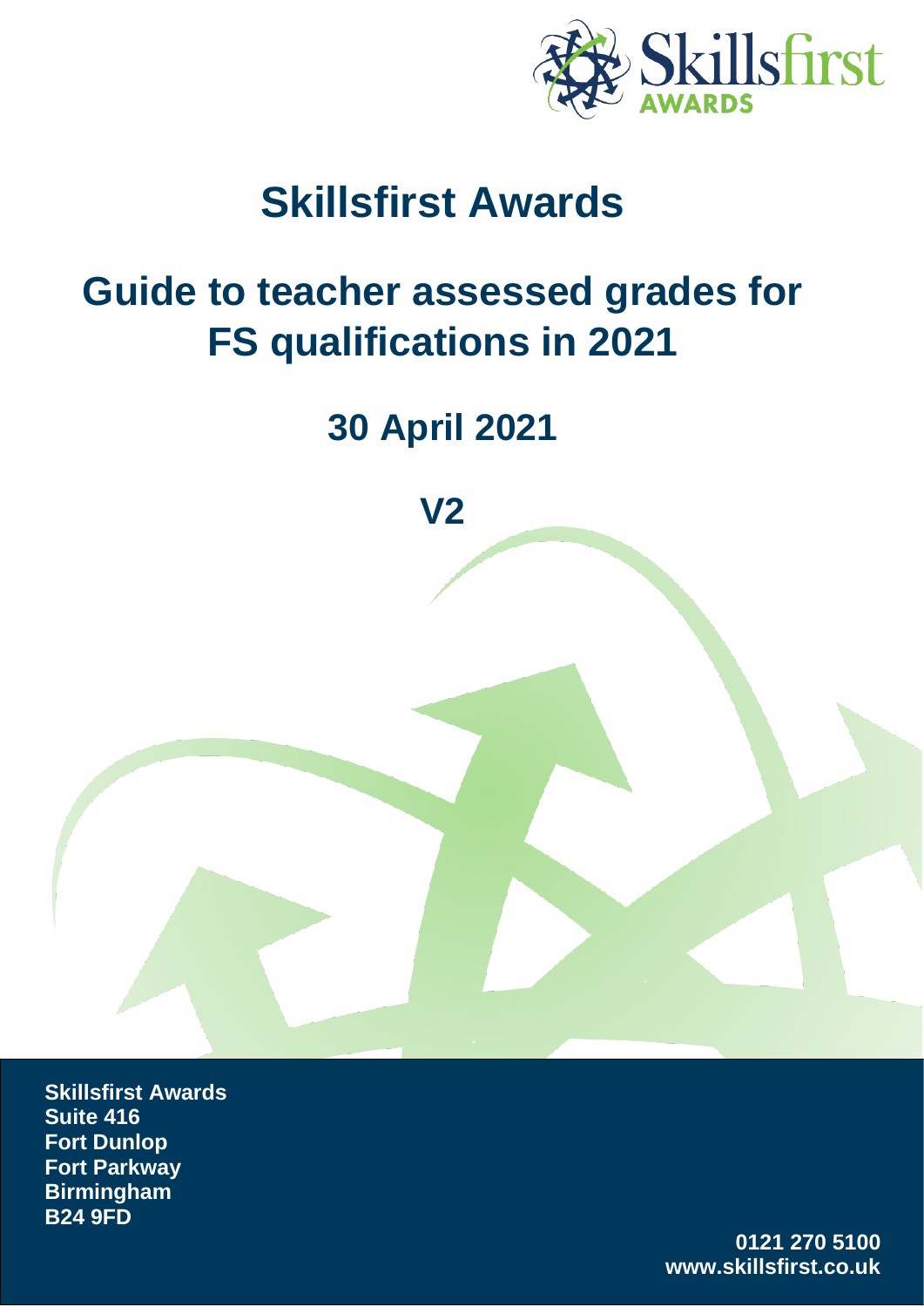## **Contents**

| <b>Introduction</b><br>4         |                                                                                   |                                                           |                |  |  |
|----------------------------------|-----------------------------------------------------------------------------------|-----------------------------------------------------------|----------------|--|--|
| 1.                               | Principles of the arrangements for Functional Skills Teacher Assessed Grades<br>5 |                                                           |                |  |  |
| 2.                               | $6\phantom{1}6$<br><b>Scope</b>                                                   |                                                           |                |  |  |
|                                  | 2.1                                                                               | Learner eligibility                                       | 6              |  |  |
|                                  | 2.2                                                                               | <b>TAG</b> evidence                                       | $\overline{7}$ |  |  |
|                                  | 2.3                                                                               | Component submissions                                     | 9              |  |  |
| 3.                               |                                                                                   | <b>Centre responsibilities</b>                            | 10             |  |  |
|                                  | 3.1                                                                               | Role of the Head of Centre                                | 10             |  |  |
|                                  | 3.2                                                                               | Internal quality assurance and standardisation            | 11             |  |  |
|                                  | 3.3                                                                               | Reasonable adjustments                                    | 12             |  |  |
|                                  | 3.4                                                                               | Appeals                                                   | 12             |  |  |
|                                  | 3.5                                                                               | Complaints                                                | 13             |  |  |
| 4.                               |                                                                                   | <b>Evidence and making TAG decisions</b>                  | 14             |  |  |
|                                  | 4.1                                                                               | Types of evidence                                         | 14             |  |  |
|                                  | 4.2                                                                               | Guidance for teachers judging learners' TAGs              | 15             |  |  |
|                                  | 4.3                                                                               | Before judging TAGs                                       | 15             |  |  |
|                                  | 4.4                                                                               | Completing the TAGs judgement process                     | 16             |  |  |
|                                  | 4.5                                                                               | Sharing TAGs with learners                                | 16             |  |  |
| 5.                               |                                                                                   | <b>Submitting TAGs to Skillsfirst</b>                     | 17             |  |  |
| 5.1<br>Centre submission process |                                                                                   |                                                           | 17             |  |  |
|                                  | 5.2                                                                               | Skillsfirst external quality assurance of TAG submissions | 17             |  |  |
| 6.                               |                                                                                   | <b>TAG results</b>                                        | 19             |  |  |
| 7.                               |                                                                                   | <b>Guidance on the pass descriptors</b>                   | 20             |  |  |
|                                  | 7.1                                                                               | Mathematics and English Reading and Writing Level 1 and 2 | 20             |  |  |
|                                  | 7.2                                                                               | Reformed assessments                                      | 20             |  |  |
|                                  | 22<br><b>Appendix A - Pass descriptors</b>                                        |                                                           |                |  |  |
|                                  | Level 1 Functional Skills Qualification in Mathematics<br>22                      |                                                           |                |  |  |
|                                  | Level 2 Functional Skills Qualification in Mathematics<br>23                      |                                                           |                |  |  |
|                                  | <b>Functional Skills Qualification in English Writing</b><br>24                   |                                                           |                |  |  |
|                                  | <b>Functional Skills Qualification in English Reading</b><br>25<br>2              |                                                           |                |  |  |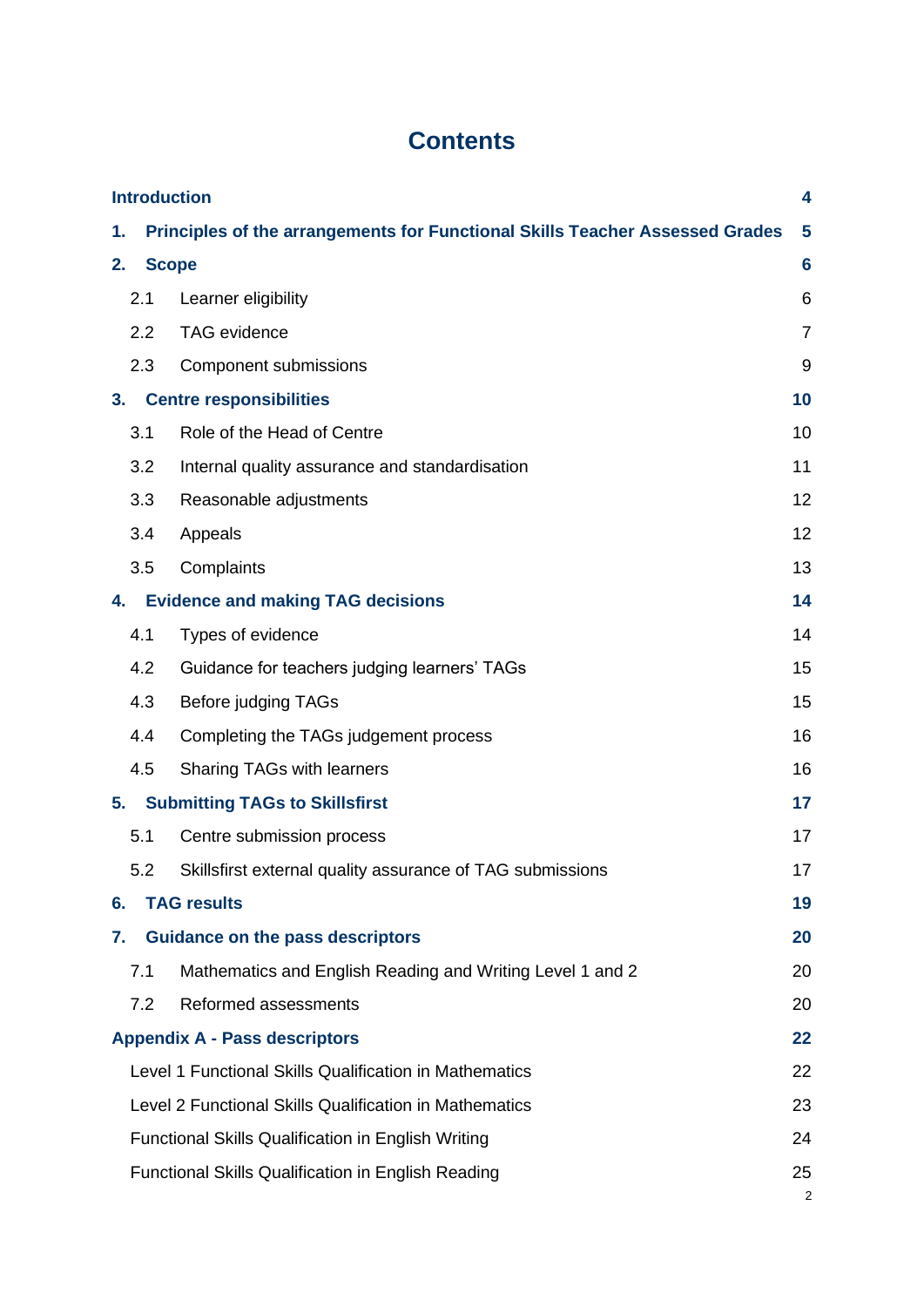| Appendix B - Head of Centre declaration        | 26 |
|------------------------------------------------|----|
| <b>Appendix C - TAG eligibility flow chart</b> | 30 |
| <b>Glossary</b>                                | 33 |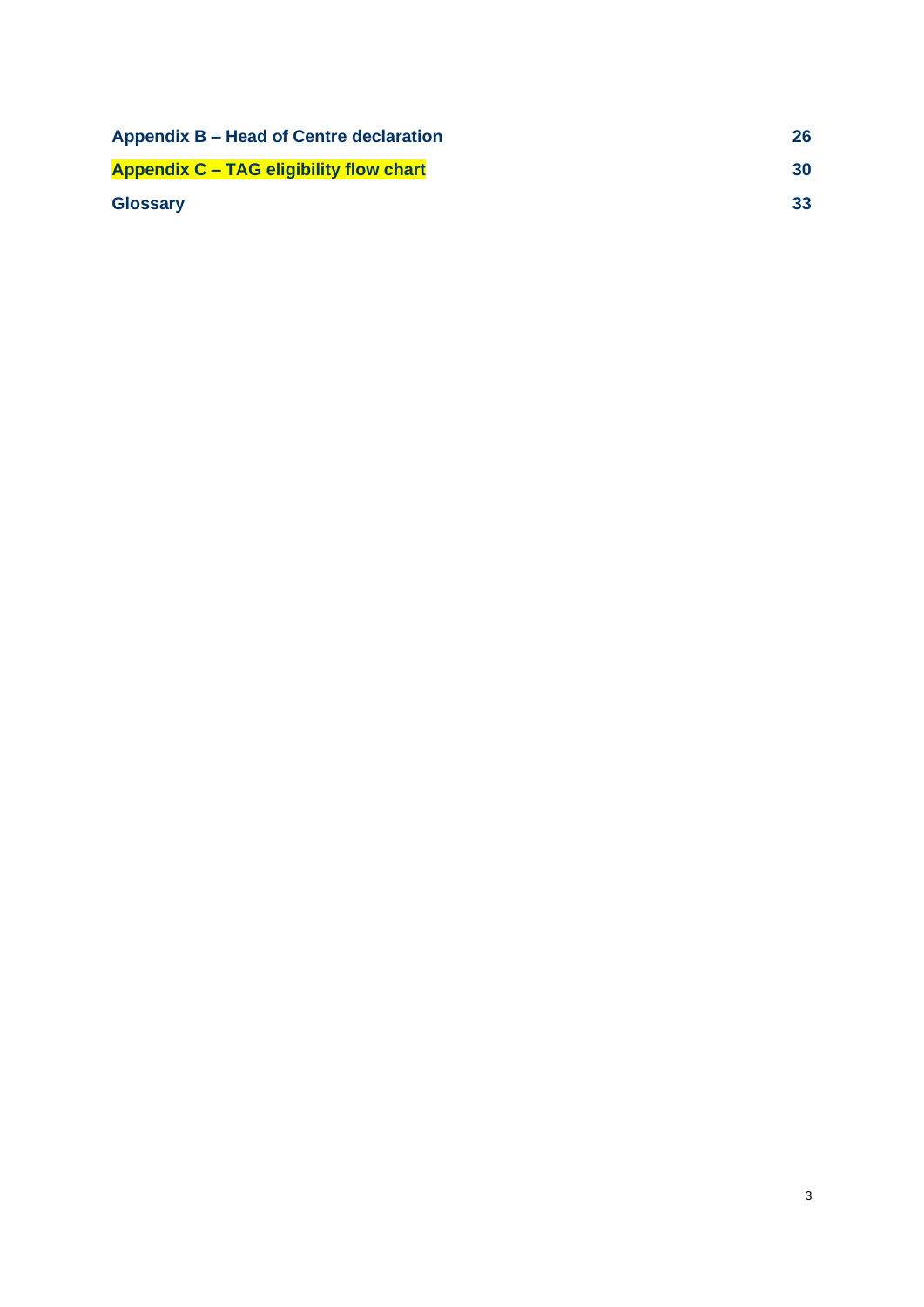### <span id="page-3-0"></span>**Introduction**

Changes made to the content of this document since the previous version (v1 April 2021) are highlighted for easy identification.

In response to the outcome of the Ofqual consultation on alternative arrangements for the [award of VTQs and other general qualifications in 2021,](https://www.gov.uk/government/consultations/consultation-on-alternative-arrangements-for-the-award-of-vtqs-and-other-general-qualifications-in-2021) this document sets out Skillsfirst's approach to Teacher Assessed Grades (TAGs) for the remainder of the academic year 2020–2021. This covers all Functional Skills assessments; legacy and reformed, English, mathematics and ICT Level 1 and Level 2.

Ofqual's proposed approach to Functional Skills assessments, in line with the directive from the Department for Education, is that all Functional Skills assessments should continue wherever possible, either face-to- face (where it is safe to do so in line with Public Health England guidance) or via remote invigilation. The Ofqual / DfE consultation outcome states *"…Functional Skills, have 'on-demand' shorter assessments. Where these can be delivered in line with public health measures, including remotely, the Department's policy position is that they should be permitted to continue to proceed. This is to ensure that learners can continue to progress fairly and acknowledges that providers have been implementing protective measures and adapting assessments such as moving to remote assessment.* 

*These qualifications are often taken on demand, with more frequent external examination and assessment opportunities throughout the year, and we do not see a strong rationale for preventing these assessments from continuing where they can be delivered in line with public health guidelines. A number of awarding organisations have recently invested in remote assessment solutions for FSQs. Therefore, the Department proposes that remote assessments should be taken by FSQ learners where these assessments can continue and learners are able to access them. For learners who are unable to access FSQ assessments, an alternative method of awarding these qualifications may be needed to ensure these learners can progress."*

Functional Skills Qualifications (FSQs) will therefore offer a TAG option as a last resort only, for those learners that the centre expected to be entered for assessment between 1 August 2020 and 31 August 2021 only. TAGs can only be awarded where assessments cannot take place on public health grounds, or remotely, for learners who are assessment ready.

**Teacher Assessed Grade (TAG)** is the term used throughout this document to refer to the professional judgement made by teachers on the most likely grade a learner would have achieved, if learning had continued as normal.

Skillsfirst has been working closely with Ofqual and other awarding organisations (AOs) to agree common guidance for centres, this is confirmed in this document.

This document is intended to support centres to determine whether a learner is eligible for a TAG for an FSQ assessment.

The information in this document provides guidelines to support centres, however it is not exhaustive. Skillsfirst reserves the right to make discretionary judgements that may not be detailed within this document if they deem it necessary.

Please be aware this document is liable to change, therefore please ensure you are referring to the most recent version which is available on our website [www.skillsfirst.co.uk](http://www.skillsfirst.co.uk/)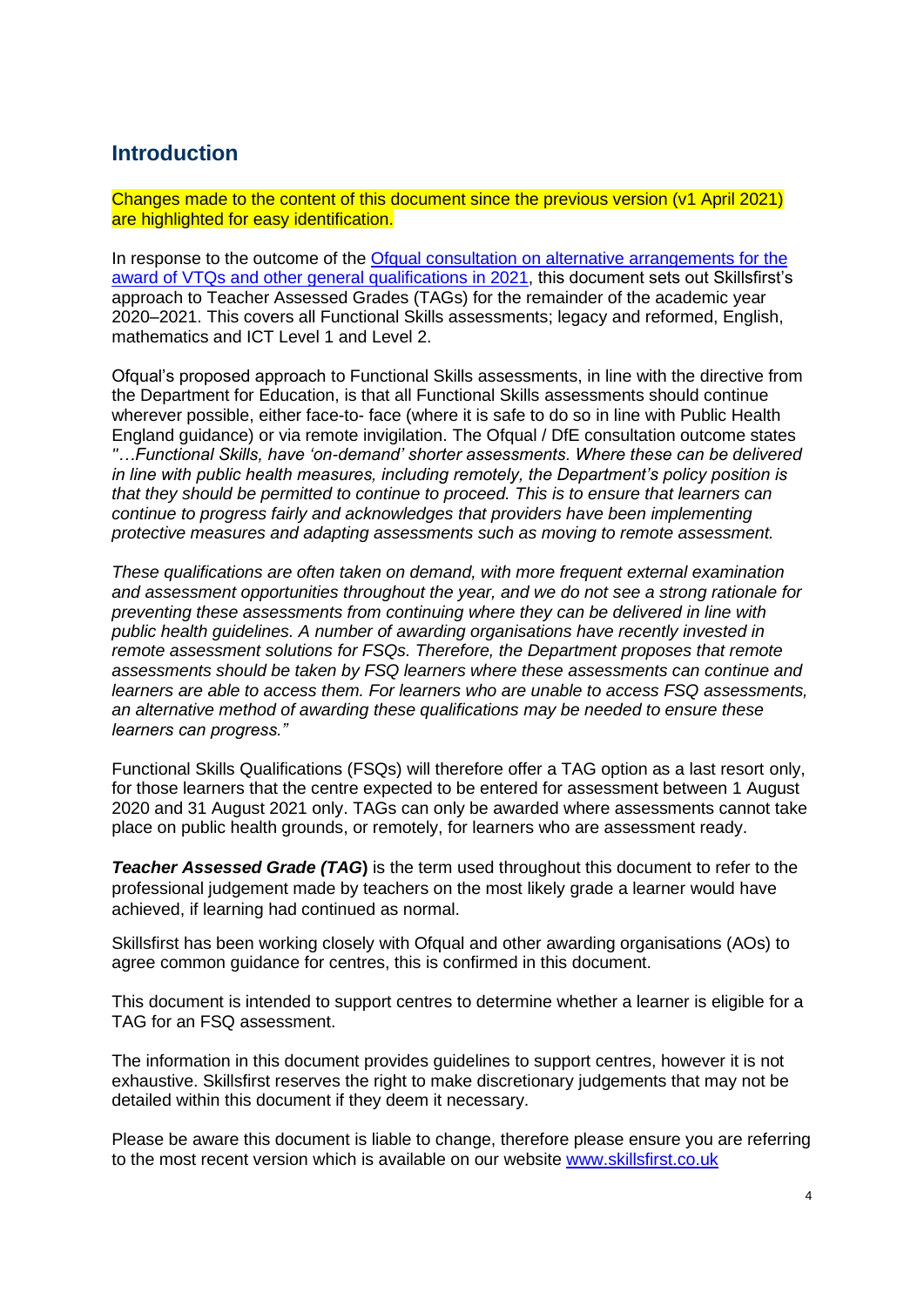### <span id="page-4-0"></span>**1. Principles of the arrangements for Functional Skills Teacher Assessed Grades**

The following principles governing this process have been agreed by all AOs offering Functional Skills qualifications:

1. Live testing is the preferred method of assessment for FSQs therefore will continue. This testing could take place face-to-face or using adaptations such as being delivered remotely.

#### *NB: remote invigilation must only be conducted by Skillsfirst, centres are not permitted to conduct this form of invigilation.*

- 2. TAGs must only be submitted as a last resort for those learners:
	- i. that the centre expected to be entered for assessment between 1 August 2020 and 31 August 2021 only
	- ii. the learner's end date is in the past
	- iii. who are assessment ready
	- iv. where assessments cannot take place on public health grounds, or remotely
	- v. who are deemed to be eligible with suitable evidence to support a pass grade against the assessment.
- 3. As live testing must be the primary method of awarding, TAGs must only be requested when centres can clearly demonstrate learners are assessment ready
- 4. Centres must investigate all live testing and adaptation options before approaching Skillsfirst with an application for a TAG. Centres will be required to evidence how all options have been explored and exhausted for each individual learner / assessment.
- 5. Learner eligibility must be determined by the centre in line with Skillsfirst's criteria defined in Section 2.1.
- 6. Centres are not permitted to submit TAGs for whole cohorts.
- 7. Skillsfirst reserves the right to review evidence used by centres to reach judgements about TAGs upon request. This may be through quality assurance of the centre's submission and / or through routine external quality assurance activities.
- 8. Centres must retain suitable evidence, of both a learner's eligibility and what has been used to support TAG judgements for all learners, for a minimum of 3 years.
- 9. Skillsfirst will take all reasonable steps to support centres in resolving quality assurance queries about a centre's submission, but as a last resort may reject the submission.
- 10. In line with Ofqual's VCRF regulatory framework, TAG arrangements will remain in place until 31 August 2021.
- 11. It is expected that for a range of reasons related to the current situation, some learners may not be eligible for a TAG. These may include for example:
	- The learner has the ability to take the assessment either face-to-face or remotely
	- The learner is not assessment ready
	- The centre does not have sufficient evidence to support a pass grade against the assessment
	- The learner is not expected to be entered for the assessment between 1 August 2020 and 31 August 2021

In such cases, every effort will be made to minimise disadvantage to learners, but delaying assessment may be unavoidable.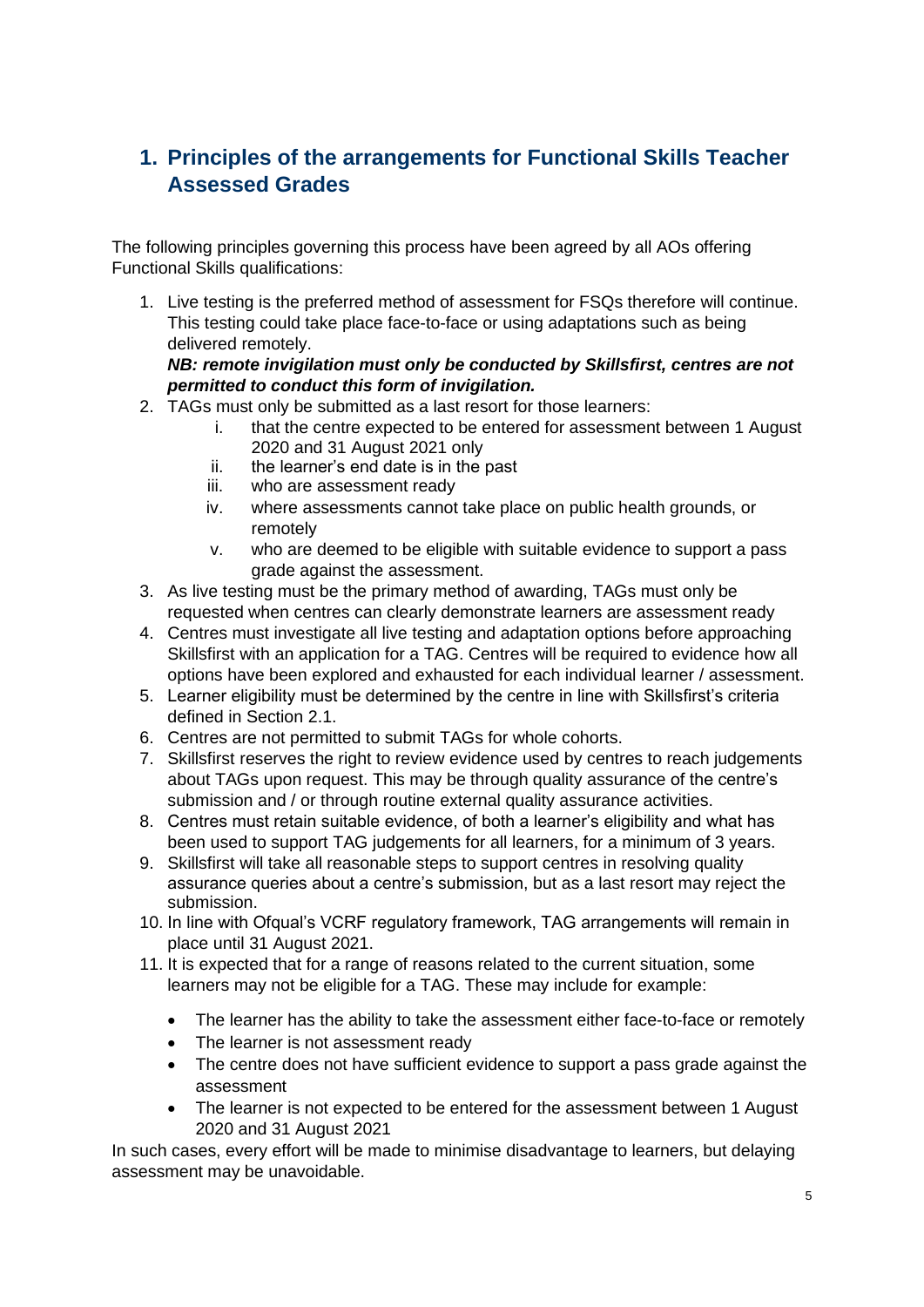### <span id="page-5-0"></span>**2. Scope**

This guidance covers the following qualifications.

### **Legacy Functional Skills Level 1 and 2 qualifications:**

- **Mathematics**
- English
- ICT

### **Reformed Functional Skills Level 1 and 2 qualifications:**

- **Mathematics**
- English

The timescales below should help centres to plan staff resource to support with the TAG process.

| <b>Date</b>               | <b>Process</b>                                                 |
|---------------------------|----------------------------------------------------------------|
| 21 April – 21 June 2021   | Window for submission of TAG judgement(s)                      |
| 21 April – 11 August 2021 | Skillsfirst external quality assurance checks are<br>conducted |
| 12 August 2021            | TAG results released                                           |

### <span id="page-5-1"></span>**2.1 Learner eligibility**

Centres should only submit TAGs for learners affected by the Covid-19 disruption.

#### **This is defined as learners the centre expected to be entered for assessment between 1 August 2020 and 31 August 2021 only.**

This includes:

- learners attempting the assessment / exam for the first time
- learners resitting the assessment. It is acknowledged that learners may have both attempted for the first time and resat an exam /assessment during this period.

Centres must **NOT** submit TAGs for any learner they would not expect to have taken the exam / assessment during this period.

Live testing, either remotely or in person, remains available throughout the period and must always be the primary option. Assessments can take place in centre, in the workplace, or in an alternative venue suitable for assessments to be conducted in examination conditions. Adaptations to delivering live tests have been made so centres **must** explore and exhaust all these options before considering a TAG for any learner. There is a clear expectation from DfE that TAGs will be an exception process rather than the 'norm' for Functional Skills qualifications. Therefore, eligibility for a learner to be **considered** for a TAG has to be clearly established, by the centre, **before** any teacher judgement based on supporting evidence is considered.

A learner who has completed their course of study must only be considered for a TAG application provided the centre can demonstrate: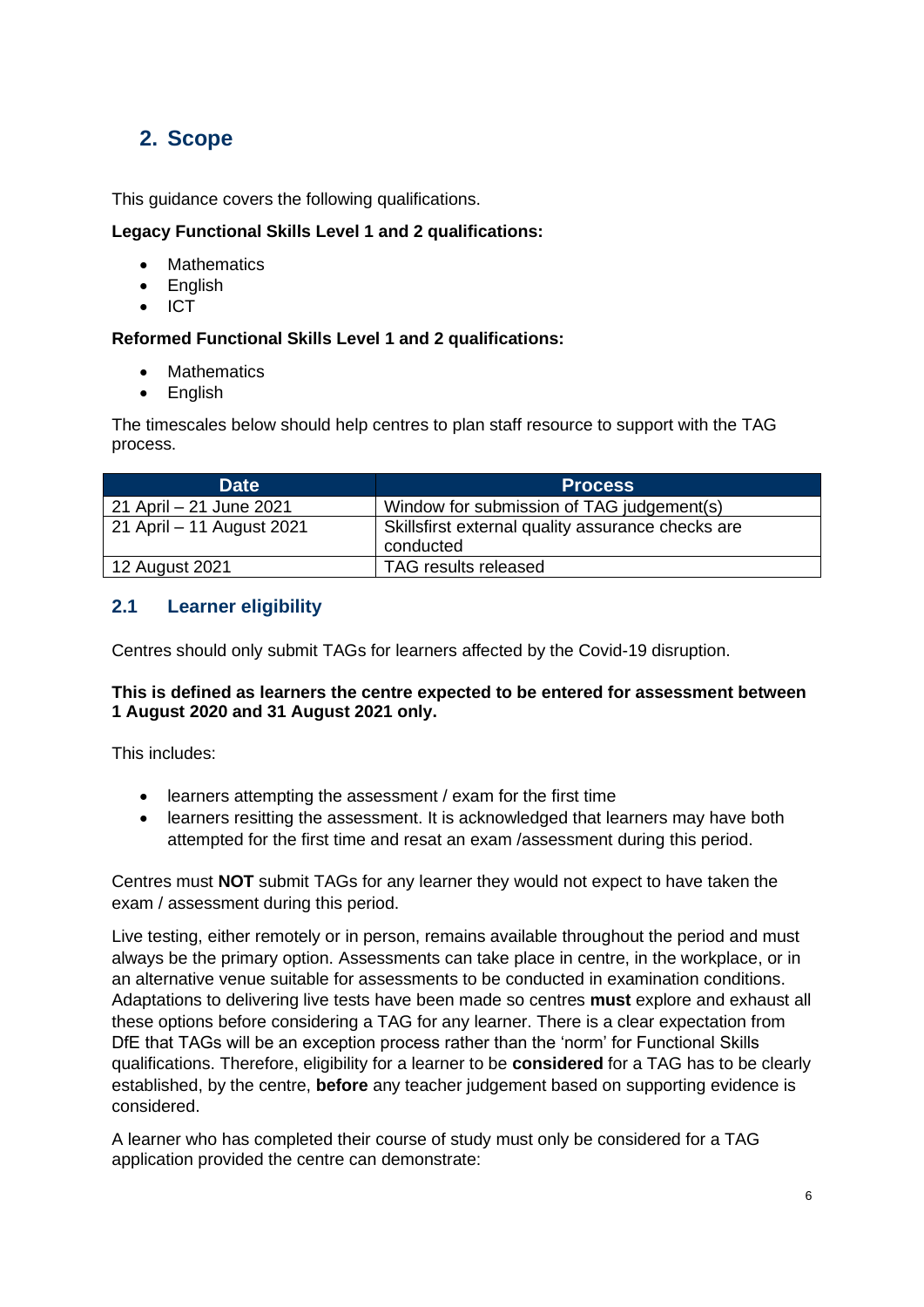- the learner's end date is in the past
- the learner would have been eligible for a TAG at the time they intended to take a live test
- the centre has supporting evidence to demonstrate the learner was assessment ready
- the centre can demonstrate it is not safe to invite the learner back to take a test and has explored all possible adaptations to test.

Evidence of all of the above points must be retained by the centre for each learner. Skillsfirst may request to review these before, or after approving a TAG.

Centres must demonstrate that normal assessment arrangements are not safe and that the learner cannot:

- access an assessment face-to-face
- access an assessment utilising adaptations such as remote invigilation, or assessment
- delay the assessment.

A key part of the eligibility judgement must be a consideration of when each learner requires the result and, working back from the end date when the result is required, whether there is likely to be a clear opportunity for the learner to access a live test safely in any way before that date.

Centres will need to clearly justify why each learner is eligible for a TAG, providing clear evidence of the options they have explored to access live testing for each learner.

Where centres can demonstrate that they have explored all possible options for each individual learner to take a live test, including all possible adaptations that have been put in place, then centres may proceed with an application to submit TAGs for each individual learner to Skillsfirst.

### <span id="page-6-0"></span>**2.2 TAG evidence**

To apply to use a TAG, a learner must be assessment ready, the centre must have evidence which can be used to inform a TAG judgement. Centres must also have evidence to demonstrate why that learner is unable to access a live test for safety reasons.

Provided centres can evidence:

- the efforts made to live test
- the learner's readiness to take an assessment
- the body of evidence that is used to support a TAG judgement

then a TAG application can be submitted to Skillsfirst for consideration.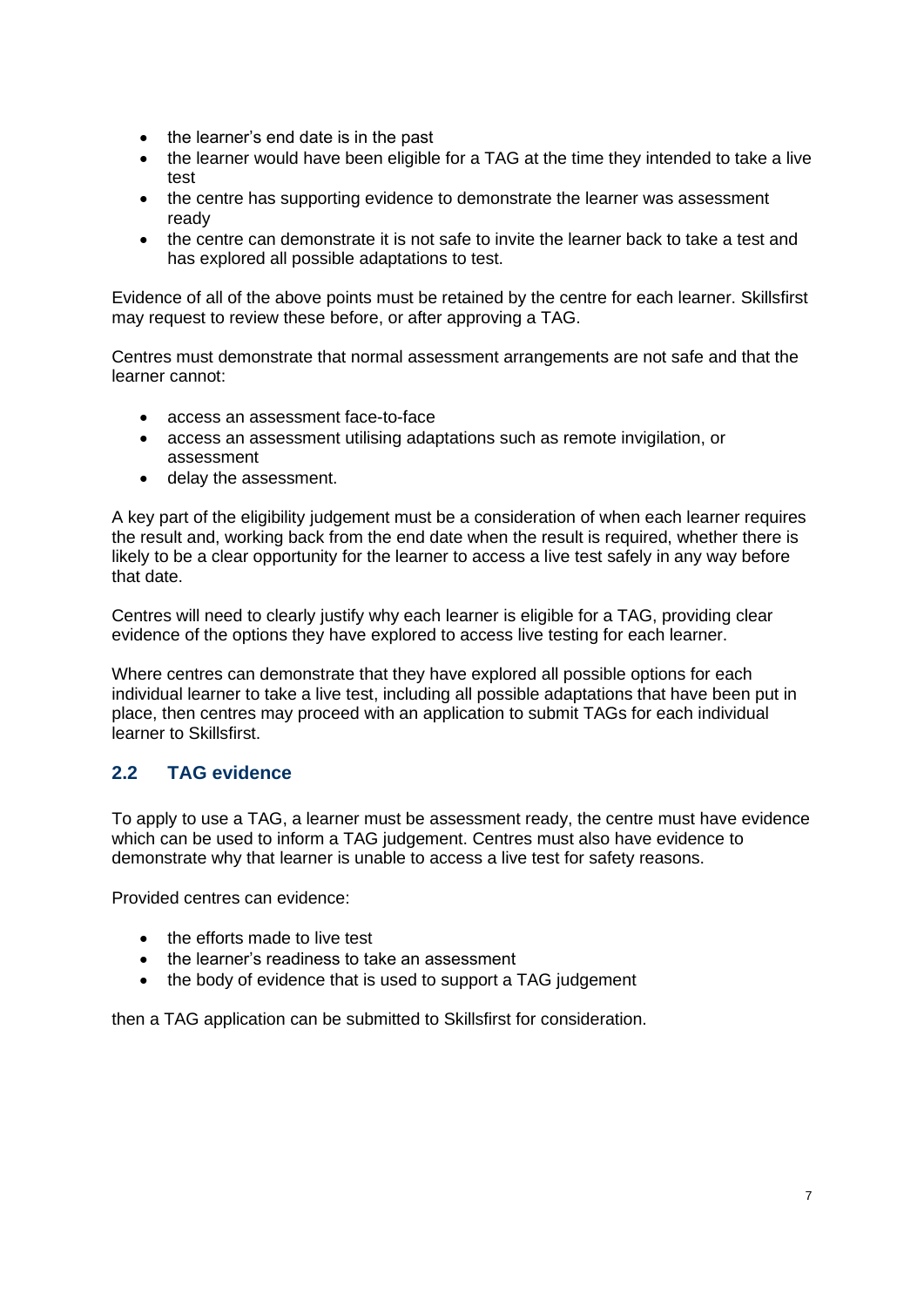The following criteria will support eligibility judgements. Centres will need to have clear records in place which may be reviewed as part of Skillsfirst's external quality assurance process, to provide reassurance that the learners selected are eligible and any outcomes are robust and a true reflection of the learner's achievement.

| <b>Requirements for a TAG application</b>                                                                                              | <b>Evidence to support a TAG application</b>                                                                                                                                                                                                                                                                                                                                                                                                                 |  |  |  |
|----------------------------------------------------------------------------------------------------------------------------------------|--------------------------------------------------------------------------------------------------------------------------------------------------------------------------------------------------------------------------------------------------------------------------------------------------------------------------------------------------------------------------------------------------------------------------------------------------------------|--|--|--|
| Reason why learner is eligible including:                                                                                              | Rationale from the centre to include:                                                                                                                                                                                                                                                                                                                                                                                                                        |  |  |  |
| why a learner cannot take a live test<br>why a learner needs a result now<br>$\bullet$<br>the learner is assessment ready<br>$\bullet$ | clear evidence to demonstrate efforts<br>$\bullet$<br>to live test (both face-to-face and<br>remotely)<br>learner and / or employer statement<br>$\bullet$<br>to confirm why access to the<br>assessment is restricted<br>need for a result by a set date to<br>$\bullet$<br>support progression<br>readiness for assessment between 1<br>August 2020 and 31 August 2021<br>criterion for reasonable adjustments<br>and the rationale to support eligibility |  |  |  |
| Supporting evidence for the TAG:                                                                                                       | Recommended evidence includes, but is not                                                                                                                                                                                                                                                                                                                                                                                                                    |  |  |  |
|                                                                                                                                        | limited to:                                                                                                                                                                                                                                                                                                                                                                                                                                                  |  |  |  |
| The centre must have a body of<br>evidence that a teacher can use to<br>form the basis of their TAG<br>judgement.                      | completed practice paper taken as a<br>$\bullet$<br>mock test, including confirmation of<br>the test conditions the mock test was<br>taken under<br>formative assessment results<br>$\bullet$                                                                                                                                                                                                                                                                |  |  |  |
|                                                                                                                                        |                                                                                                                                                                                                                                                                                                                                                                                                                                                              |  |  |  |
|                                                                                                                                        | This could be further supported by other<br>evidence which may include, but is not<br>limited to:                                                                                                                                                                                                                                                                                                                                                            |  |  |  |
|                                                                                                                                        | any other learner work towards the<br>qualification (i.e. work they have<br>independently undertaken in class or<br>at home)                                                                                                                                                                                                                                                                                                                                 |  |  |  |
|                                                                                                                                        | learner work demonstrating the skills<br>assessed with the FS qualification<br>that has been completed in support of<br>another qualification learning aim                                                                                                                                                                                                                                                                                                   |  |  |  |
| Supporting the TAG:                                                                                                                    | In addition to the evidence described above,                                                                                                                                                                                                                                                                                                                                                                                                                 |  |  |  |
|                                                                                                                                        | we would expect commentary from the                                                                                                                                                                                                                                                                                                                                                                                                                          |  |  |  |
| Using the evidence, the teacher can                                                                                                    | teacher using the agreed pass descriptors to                                                                                                                                                                                                                                                                                                                                                                                                                 |  |  |  |
| confirm that they believe the learner                                                                                                  | demonstrate how the evidence aligns to                                                                                                                                                                                                                                                                                                                                                                                                                       |  |  |  |
| would have passed the assessment.                                                                                                      | support the TAG judgement.                                                                                                                                                                                                                                                                                                                                                                                                                                   |  |  |  |

The use of practice assessments is not mandated, however Skillsfirst **highly recommend**  the use of this material as a key part of any supporting evidence, as these tests have been produced by Skillsfirst and are therefore recognised as a standardised source of evidence.

Practice assessments and the mark scheme applied must be those provided by Skillsfirst. Whilst the conditions the practice assessment was taken in are not mandated, centres must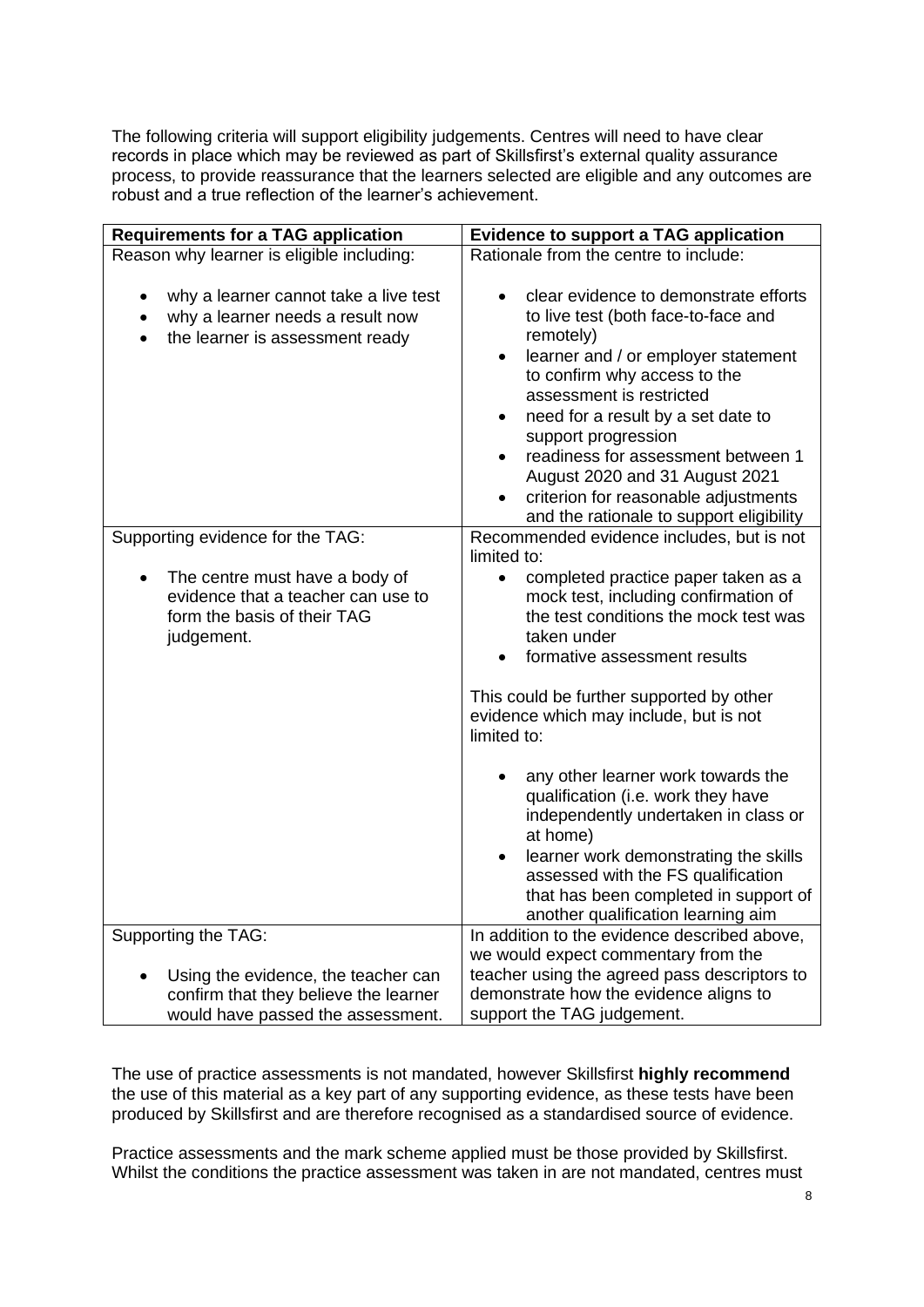consider the conditions through which this evidence is gathered and should implement measures to ensure they are confident that the evidence is authentic to each learner, and that the evidence is reliable and comparable to those going through live testing.

Centres must record the conditions under which the evidence was produced, and where evidence has been gathered without control, they should include other supporting evidence to corroborate this to provide reassurances of the learner's overall ability to achieve the component / qualification. Where evidence gathered is outside of the teacher's control, a recorded discussion should be held with the learner to confirm it is their own work.

### <span id="page-8-0"></span>**2.3 Component submissions**

Centres must submit TAGs at component level for each learner.

**Functional Skills English qualifications** at each level (Level 1 and Level 2) comprise of three separately-assessed components: Reading; Writing and Speaking, Listening and Communication. This applies to both legacy and reformed Functional Skills English qualifications

**Functional Skills Mathematics qualifications** at each level (Level 1 and Level 2) comprise of one component. This applies to both legacy and reformed Functional Skills Mathematics qualifications.

Assessment for reformed Functional Skills Mathematics consists of a single component assessed in two parts, a non-calculator and a calculator section.

**Functional Skills ICT** at each level (Level 1 and Level 2) comprise of one component.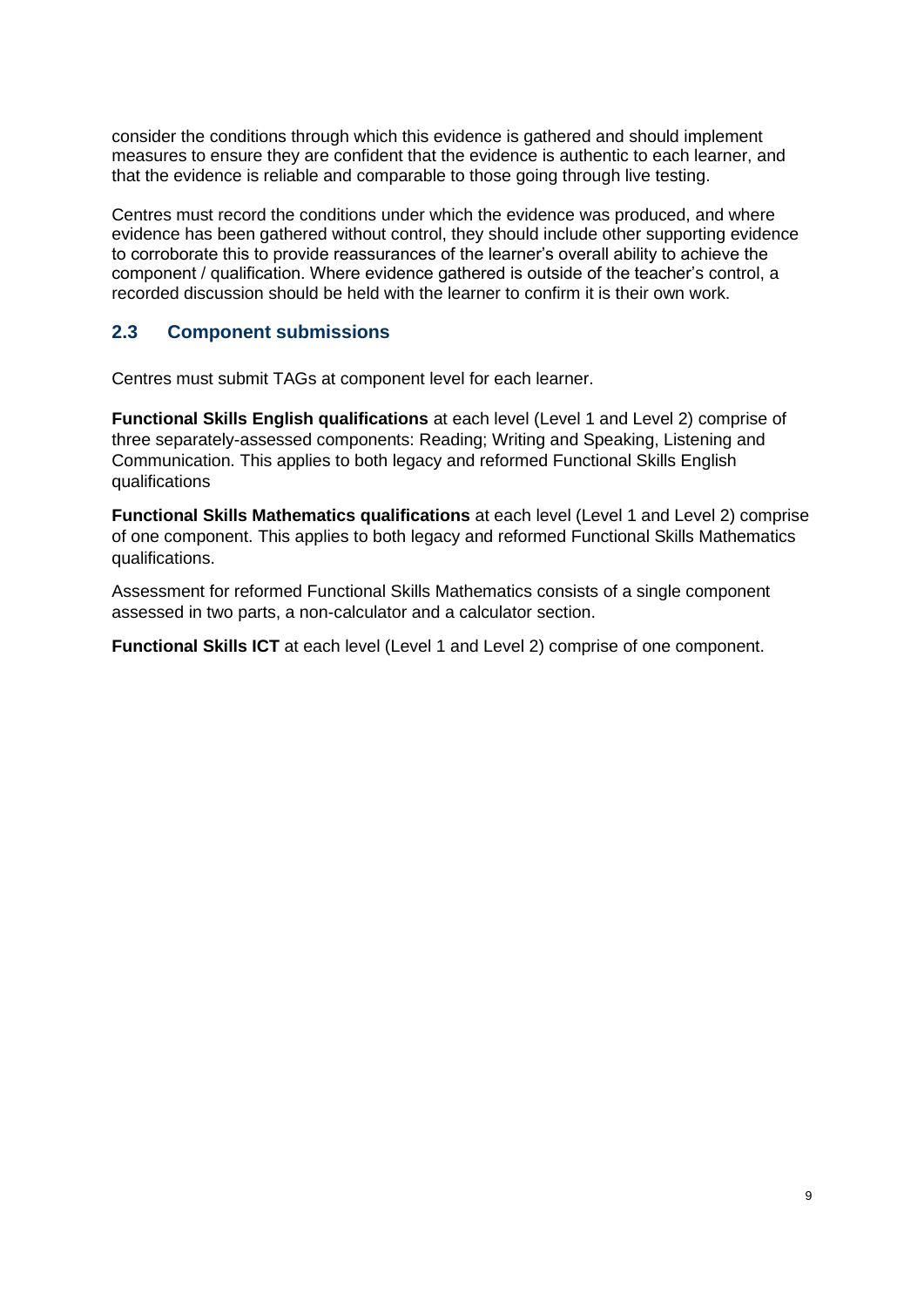### <span id="page-9-0"></span>**3. Centre responsibilities**

### <span id="page-9-1"></span>**3.1 Role of the Head of Centre**

The TAG process for Functional Skills qualifications must be overseen and approved by the Head of Centre, in the form of a Head of Centre declaration.

The Head of Centre's responsibilities are to ensure:

- All eligible learners are registered on the appropriate Functional Skills qualification(s) before TAGs are submitted to Skillsfirst
- They have explored all possible avenues to live test each learner either remotely, or in person utilising all available adaptations for the learners being submitted for TAGs
- They are only entering TAGs for learners who are eligible and have a valid reason of safety concerns as to why they cannot access live assessment
- They have supporting evidence available for each learner / component that underpins a judgement and supports the award of a TAG
- They have adhered to the process defined by Skillsfirst in relation to TAG arrangements
- The approach the centre has taken to making judgements e.g. the evidence that has been used to base their judgements on, is standardised and consistent
- A TAG internal verification strategy is produced and has been fully implemented
- The TAG internal verification strategy is submitted to Skillsfirst as part of the TAG submission
- They have internally quality assured **all** decisions made in relation to TAGs and the approach they took is in line with their TAG internal verification strategy
- They have compared the volume of achievement for their submissions against previous years.

The centre must complete a robust internal quality assurance (IQA) process, demonstrating all judgements have been standardised before TAGs are submitted.

The centre must retain the supporting evidence for both eligibility and TAG judgements. Skillsfirst may request to review all, or some evidence, as part of our external quality assurance process to verify the outcomes of learners.

Once the process has been completed, the Head of Centre must sign off the submission covering all Functional Skills learners whose TAGs they are submitting. Sign off is in the form of a declaration (supplied by Skillsfirst) that the process has been followed in full. The Head of Centre should provide as much narrative as possible to support submissions, including any disparages, in relation to historic achievement rates and the achievement profile of the TAGs.

The Head of Centre declaration must be submitted at the time of a TAG submission.

Failure to follow this process, produce evidence upon request, or any false declarations may result in a malpractice / maladministration investigation and or sanction applied in line with Skillsfirst's policies.

**TAGs must not be submitted for any learner where there is no valid evidence on which to base the judgement.**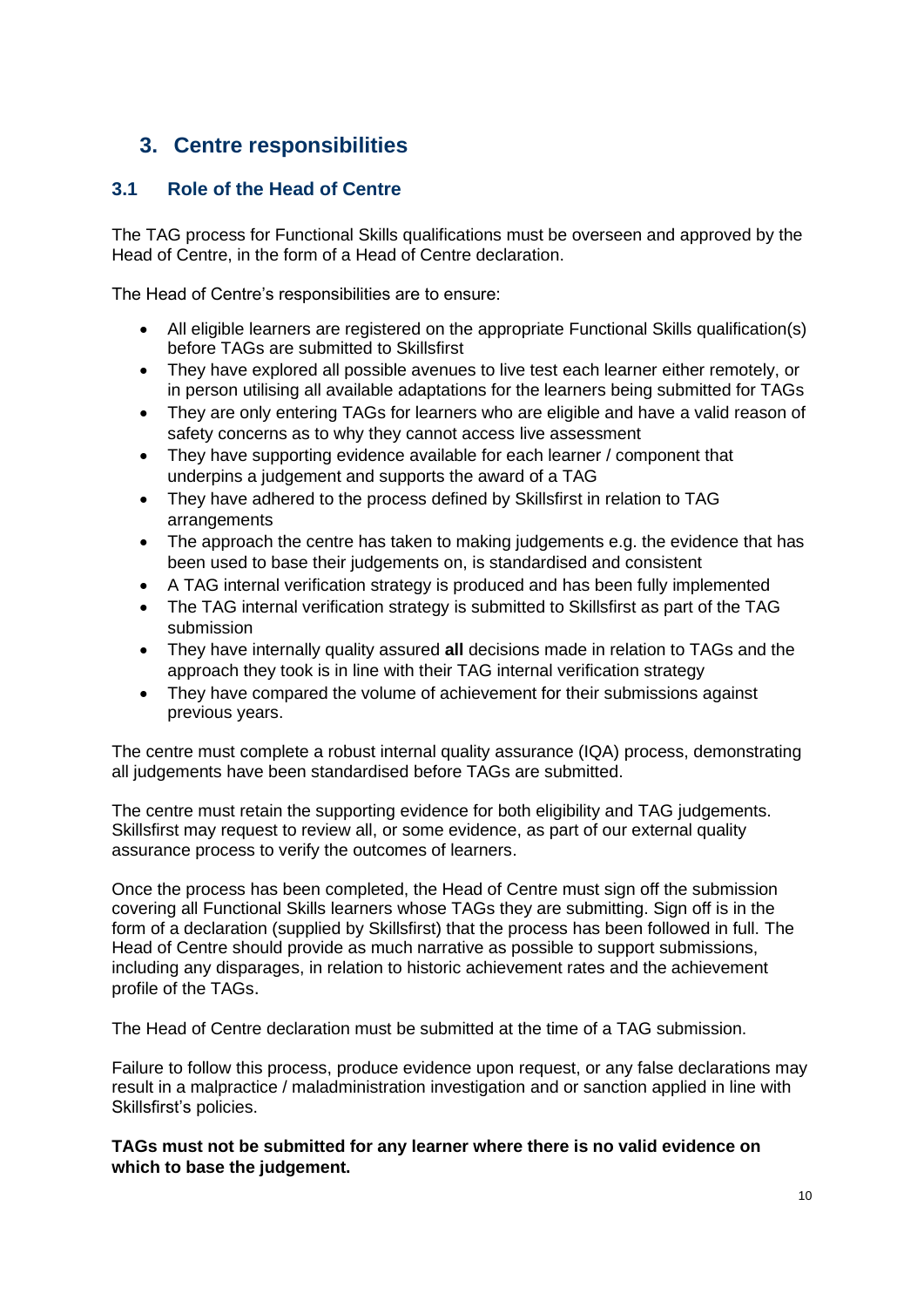The Head of Centre declaration includes for all learners and components:

- confirmation that TAGs have been submitted for learners the centre expected to be entered for assessment between 1 August 2020 and 31 August 2021 only
- assurance that each learner meets the eligibility criteria for a TAG
- assurance that valid evidence has been used for each learners TAG judgement (for each component)
- confirmation that the Head of Centre has overseen a sense check comparing the numbers and proportions of TAGs for each component
- a description of any factors which account for divergence between historic achievement rates and the achievement profile of TAGs for each component
- total number of learners for whom a TAG has been judged

As part of a final sense check ahead of submitting TAGs to Skillsfirst, the Head of Centre must oversee a comparison for all components between:

- the number of TAGs submitted for each component
- the number of pass results they submitted for each component for an equivalent historic period (eg 1 August 2019 – 31 August 2020). Approximate figures may be used where it is not possible to generate exact figures.

Any variance between the two, for any component included in the submission, should be accounted for.

### <span id="page-10-0"></span>**3.2 Internal quality assurance and standardisation**

We require the appropriate teacher to make the TAG judgement for each eligible learner. Another suitably qualified individual within the centre will be required to internally quality assure the TAG, to ensure they agree with the judgement made based on available evidence and in line with the centre's internal quality assurance TAG process. This would ideally be the Head of Department, or someone who usually conducts the role of IQA for Functional Skills.

Where a staff member might have a personal interest in a learner, Head of Centre should make sure that additional controls are in place, as appropriate. The internal quality assurance process must be undertaken for each learner / component.

In some cases, it may be considered that a learner would have been on the borderline between passing and failing the assessment, but the teacher may feel unable to reach a definitive judgement. In such cases it is recommended that:

- where possible, such cases are discussed as part of standardisation
- particular attention is paid to the pass descriptor provided by Skillsfirst (where this is available for the component being considered)
- comparison is made between the evidence for that learner and evidence considered for other learners felt to be around the borderline, but where it has been possible to reach a pass decision.

Where there is more than one teacher responsible for delivering a component within the centre and involved in judging TAGs for that component, these teachers must work together to standardise their judgements.

For the standardisation of judgements, to begin with teachers should individually consider an initial sample of learners and make provisional judgements about whether each would pass.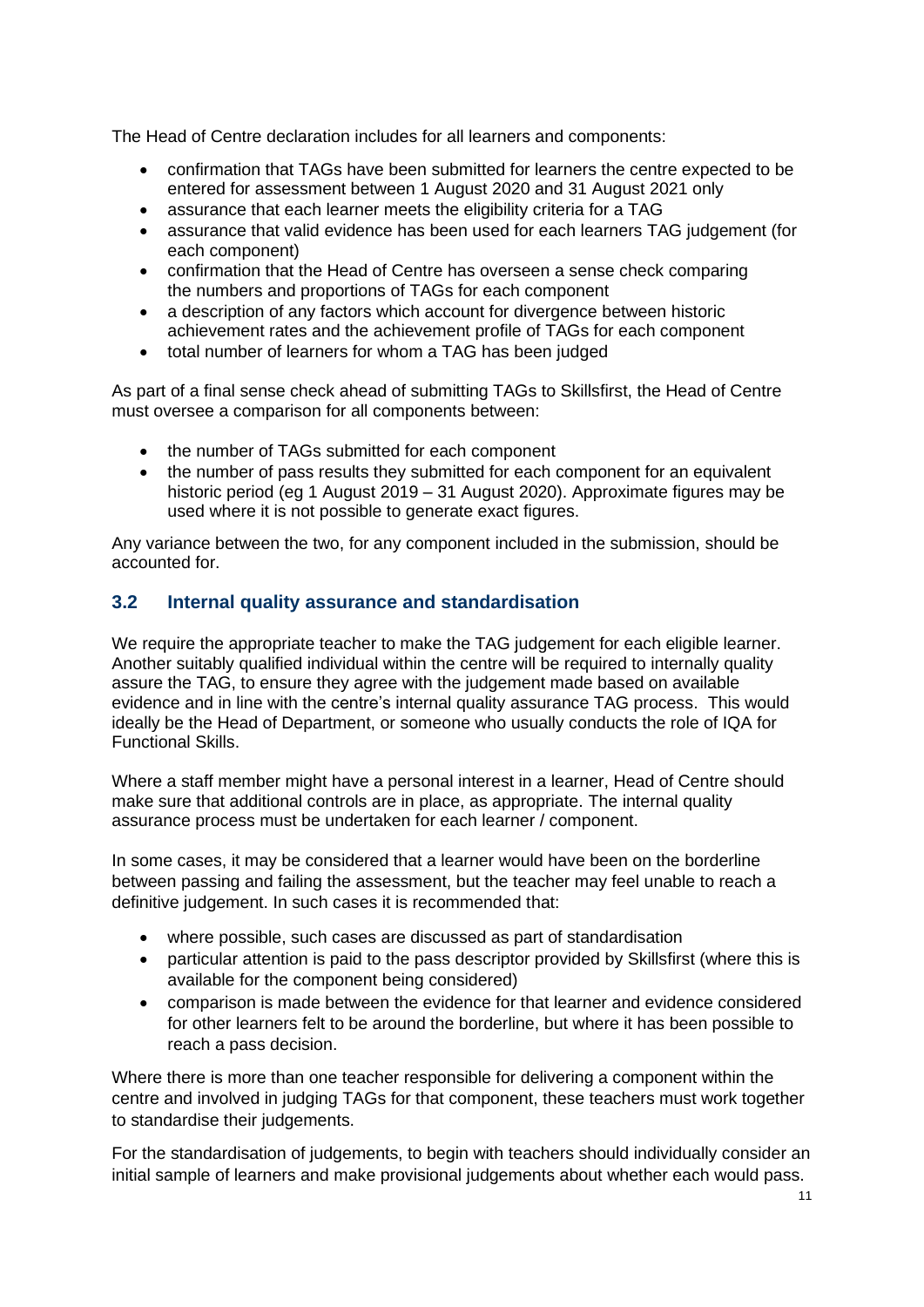Teachers should collaborate to discuss and compare their TAGs judgements, the evidence used, and the judgement applied, and reach agreement about the characteristics of pass learners. The teachers should then complete judgement for all learners, but may wish to standardise decisions with colleagues as required.

### <span id="page-11-0"></span>**3.3 Reasonable adjustments**

Centres must take into consideration a learners pre-approved reasonable adjustment when making a TAG judgment. Centres must demonstrate they explored the option of face-to-face invigilation and where applicable remote invigilation as part of this process.

TAG judgements made for eligible learners who have SEND or protected characteristics, must have input from specialist teachers. The input from specialist teachers will ensure that the teacher has considered the learners potential achievement, had they have sat the actual assessment in normal examination conditions, with approved reasonable adjustments in place. This requirement must form part of the centre's internal quality assurance of TAG judgements to ensure that learners are not disadvantaged.

Centres must take this into account when learners are completing any tasks which may contribute to the evidence required for a TAG. For example, if a learner is completing a practice paper, the centre should consider whether a reasonable adjustment being available to a learner would have impacted the outcome of the result. If a learner has failed a practice paper marginally, had the agreed reasonable adjustment been available to the learner, would this have changed the assessment outcome to a pass? If so, the centre must be able to demonstrate this and allow the learner's TAG judgement to be a pass.

### <span id="page-11-1"></span>**3.4 Appeals**

Centres must ensure their Appeals Policy is reviewed and updated to reflect the TAG process, providing learners with the opportunity to appeal if they feel:

- they are eligible for a TAG but the centre did not agree
- the TAG judgement has been incorrectly judged by centre staff, resulting in a pass grade **not** being determined
- the centres TAG process was not fair
- the centre did not follow their TAG policy
- the centre made an admin error when submitting the TAG result to Skillsfirst
- **Skillsfirst did not follow their TAG process**
- Skillsfirst made an admin error

These arrangements must be accessible to all learners.

The centres TAG Appeals Policy must be submitted to Skillsfirst with your TAG submission.

Skillsfirst has an Appeals Policy in place which explains that learners are only able to appeal internal assessment decisions with the centre, although it is possible, with Skillsfirst's agreement, that the External Verifier could be the final point of arbitration. Our Appeals Policy can be located on our website [www.skillsfirst.co.uk](http://www.skillsfirst.co.uk/) and in the documents area of QMIS.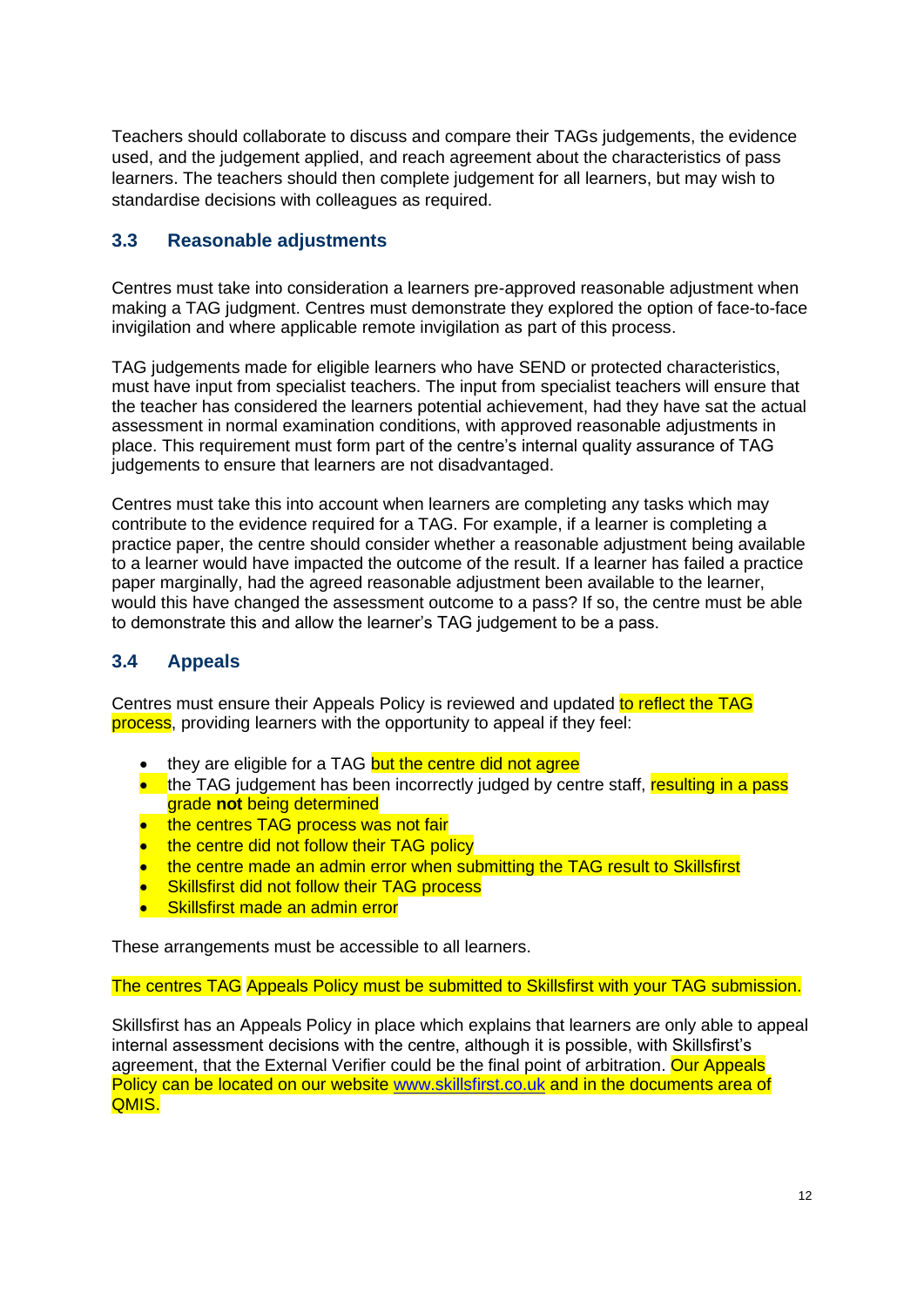### <span id="page-12-0"></span>**3.5 Complaints**

Centres must ensure their complaints policy is reviewed and updated to reflect the TAG process, providing learners with the opportunity to complain if they feel they are eligible for a TAG and, or the TAG judgement has been incorrectly judged by centre staff.

These arrangements must be accessible to all learners.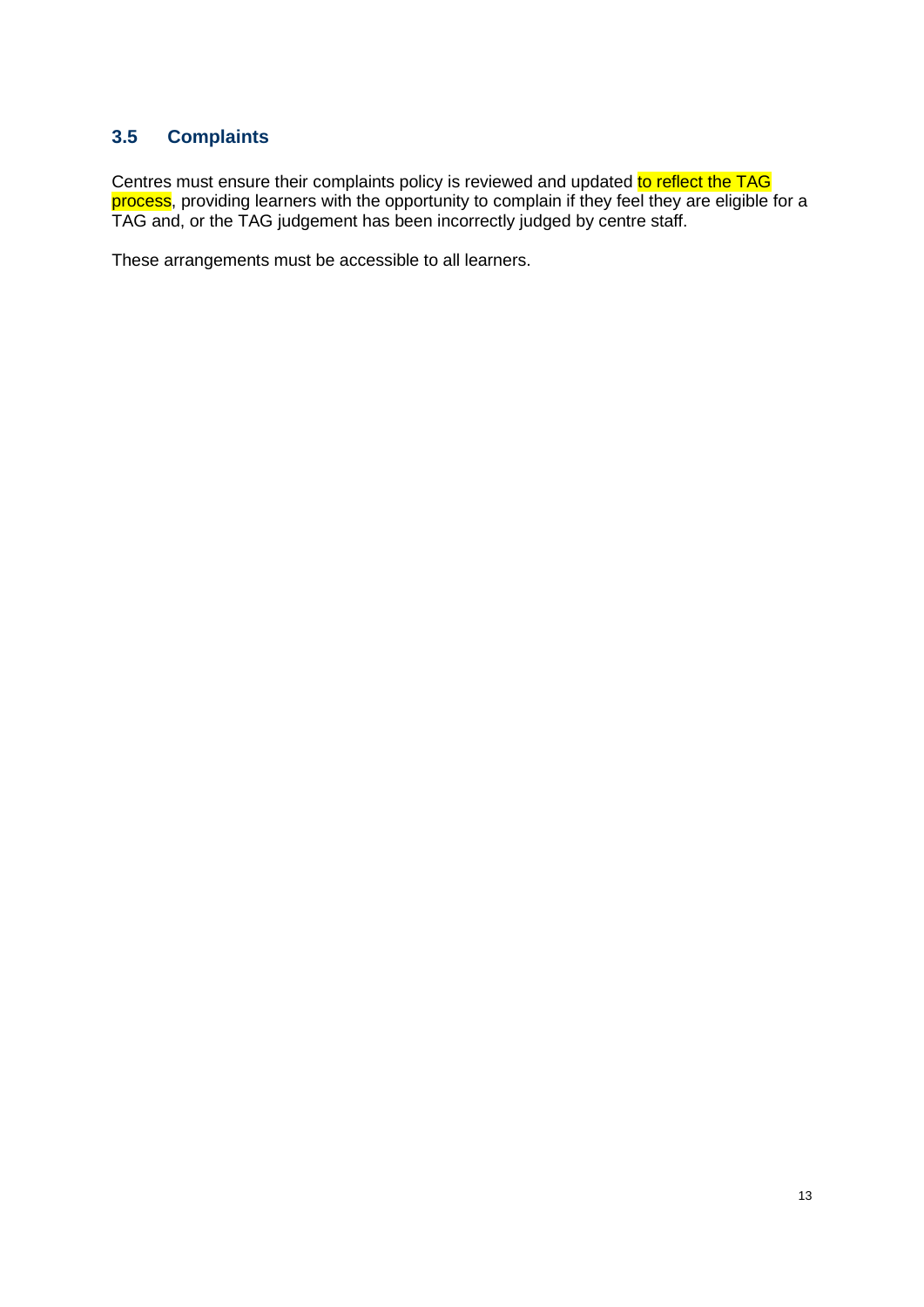## <span id="page-13-0"></span>**4. Evidence and making TAG decisions**

### <span id="page-13-1"></span>**4.1 Types of evidence**

For each learner, the teacher judging the TAG must consider all available valid evidence which demonstrates the learner's progress towards the learning aims of the qualification. The evidence should be used in conjunction with the teacher's professional expertise, to form a judgement about whether the learner would pass the component. All available evidence should be used and the minimum requirement for judging a learner's TAG, is that there must be at least one piece of valid evidence available.

The following forms of evidence should be used to support judgement, where these are available:

- results of centre-marked attempts at Skillsfirst Functional Skills practice assessments which has been internally quality assured
- results of mock Speaking, Listening and Communication assessments which have been internally quality assured
- previous attempts at a live exam (based on feedback previously supplied by Skillsfirst after failed exams), together with additional learning evidence
- on-programme learning evidence
- formative assessment results. Formative assessment is defined as assessment undertaken to check learning has taken place and assess progress towards the Functional Skills level. This can be centre-devised or a commercially-available product. This does **not** include initial and diagnostic assessment (see below)
- any other learner work towards the qualification (ie work they have independently undertaken in class or at home)
- learner work demonstrating the skills assessed by Functional Skills qualifications that has been completed in support of another qualification learning aim
- assessor records

Results of initial and diagnostic assessment can be used, but only in the following ways:

- as a benchmark to gauge progress made towards the component requirements by the learner
- where this provides evidence that the learner had already met one or more of the component's assessed requirements, at the point at which the initial / diagnostic assessment was taken

Other forms of evidence may be acceptable, but it is recommended that the centre discusses these with Skillsfirst before judging TAGs.

It is acknowledged that these forms of evidence would not normally be considered in assessing these qualifications. It is also acknowledged that available evidence may only show partial achievement. Teachers will need to exercise judgement and discretion in reaching decisions about whether a learner would have passed. This includes a judgement where learning has been disrupted, about whether the learner would have passed had they completed the full programme of learning.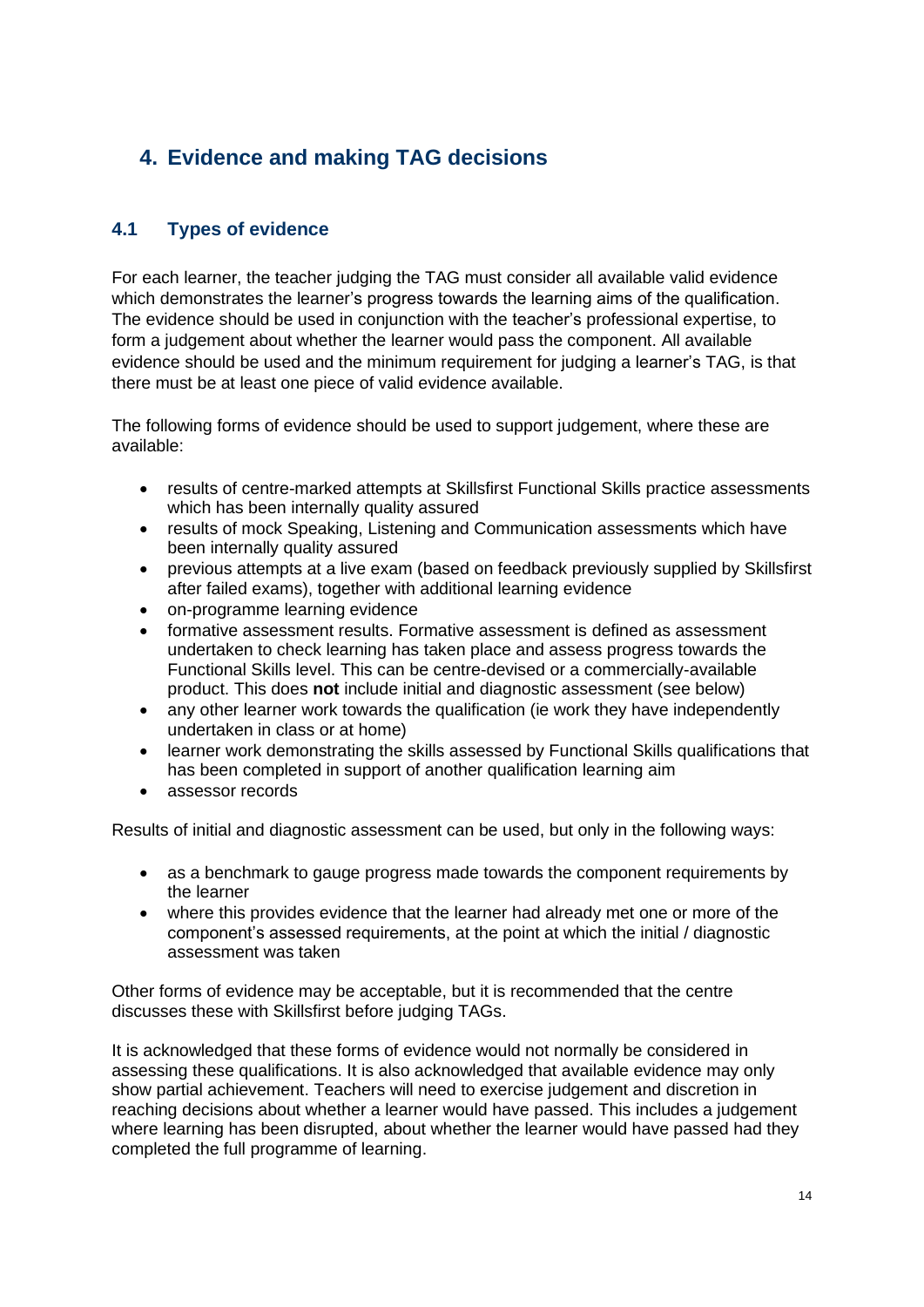Centres should bear in mind the learner's progression aim when judging a 'pass' TAG result and recognise that this means that they believe the learner would be able to progress to the next Functional Skills level, or operate in an employment setting in respect of the skills that will be certificated.

### <span id="page-14-0"></span>**4.2 Guidance for teachers judging learners' TAGs**

Teachers should identify eligible learners **before** starting the process of judging learner TAGs.

The teacher should consider each eligible learner in turn. For each learner whose TAG is being judged, the teacher should consider:

- the assessment requirements of the component
- at least one piece of valid evidence that demonstrates the learner's progress towards the assessment requirements of the component
- the pass descriptor for the component being considered (where available)
- their knowledge of the learner's ability
- any reasonable adjustment that would have been made to the assessment for that learner in respect of a disability.

A learner's TAG should only be judged by teachers with direct experience of teaching that learner the subject and component for which the TAG is being judged. Where more than one teacher is responsible for teaching a learner a component, these teachers should work together to reach a judgement about the learner's TAG.

Where more than one teacher is responsible for teaching a subject / component at a particular level, they should work together to standardise their judgement in the way described below.

• Judgements must be made in an impartial, balanced and unbiased way; such that the assessment grades are based on evidence of attainment and avoid bias as far as is possible, so that learners are not systematically advantaged or disadvantaged by having, or not having, a protected characteristic or any other factor (for example character, appearance, social background or special educational needs) that does not relate to their knowledge, skills and abilities in relation to the subject. Protected characteristics are defined by the 2010 Equality Act as, age; disability; gender reassignment; race; religion or belief; sex; sexual orientation; marriage and civil partnership and pregnancy and maternity. In addition to protected characteristics judged.

### <span id="page-14-1"></span>**4.3 Before judging TAGs**

Teachers should be familiar with:

- The guidance on the process issued by Skillsfirst
- The standards for the Functional Skills subject and level being assessed, these can be accessed from Ofqual's website: [https://www.gov.uk/government/collections/functional-skills-qualifications](https://www.gov.uk/government/collections/functional-skills-qualifications-requirements)[requirements](https://www.gov.uk/government/collections/functional-skills-qualifications-requirements) For legacy Functional Skills qualifications (ie Mathematics and English pre September 2019 and ICT) the relevant legacy criteria should be used. For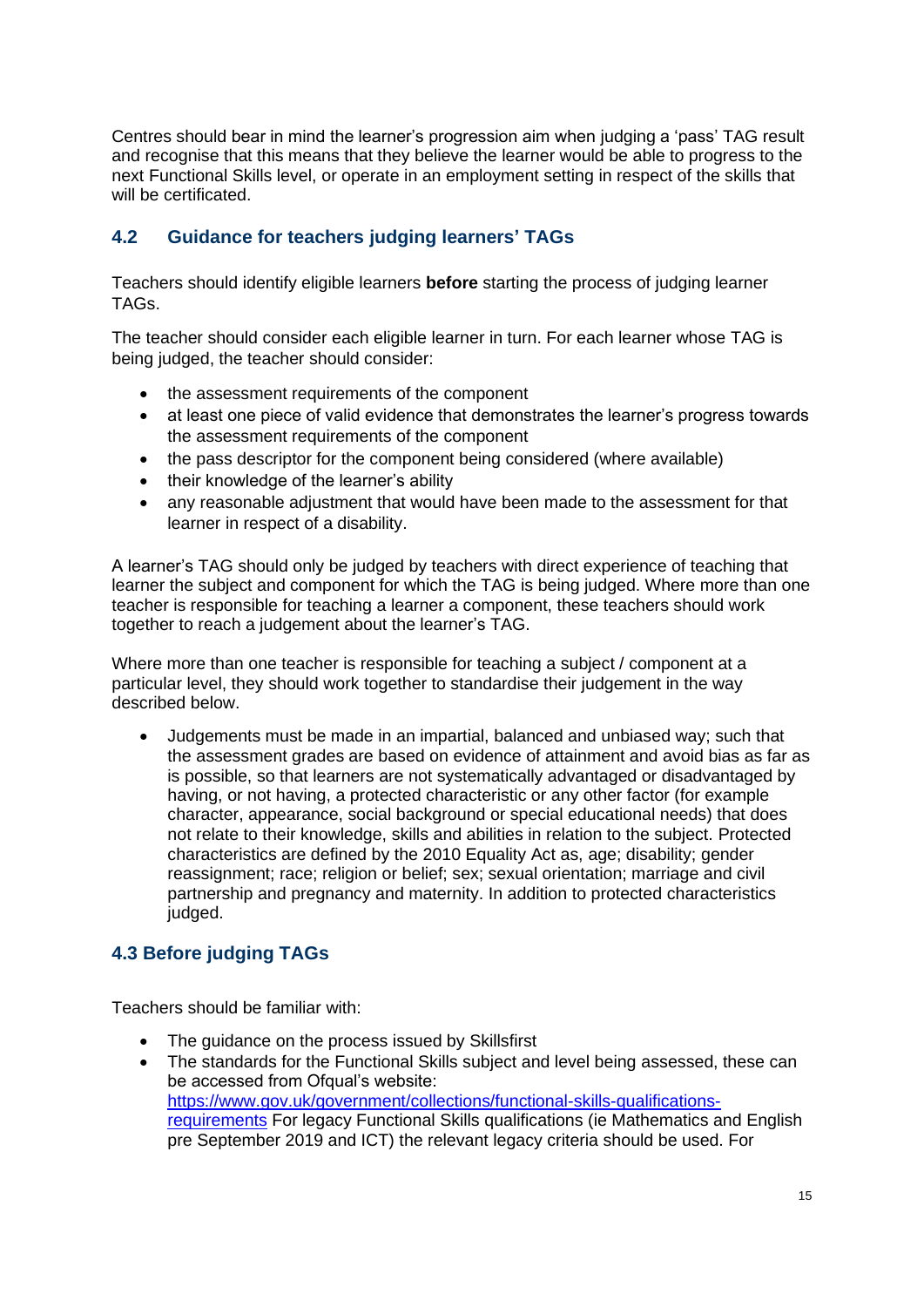Mathematics and English learners from September 2019, the standards are published within the Conditions and Requirements documents as appendices.

• For legacy and reformed Mathematics and English at levels 1 and 2, the awarding organisation common pass descriptors (Appendix A).

#### <span id="page-15-0"></span>**4.4 Completing the TAGs judgement process**

When TAGs have been judged for all learners / components eligible, the following should be recorded on the spreadsheet provided by Skillsfirst for **all** learners judged to have passed the relevant component(s):

- centre name
- Skillsfirst centre number
- learner name (as registered with Skillsfirst)
- Skillsfirst learner number
- date of birth
- qualification title / level
- Skillsfirst qualification number
- component
- pass grade
- reason for learner eligibility
- type(s) of evidence used to confirm learner eligibility
- type(s) of evidence used for TAG judgement
- confirmation of the conditions assessment(s) were taken in
- name of assessor and internal quality assurer
- any approved reasonable adjustment and what type

The TAG judgement(s) for each learner should be passed to the Head of Centre for checking prior to submission to Skillsfirst.

#### <span id="page-15-1"></span>**4.5 Sharing TAGs with learners**

To protect the integrity and validity of the TAG process, you **must not** share your TAG judgement with learners until the result is confirmed by Skillsfirst.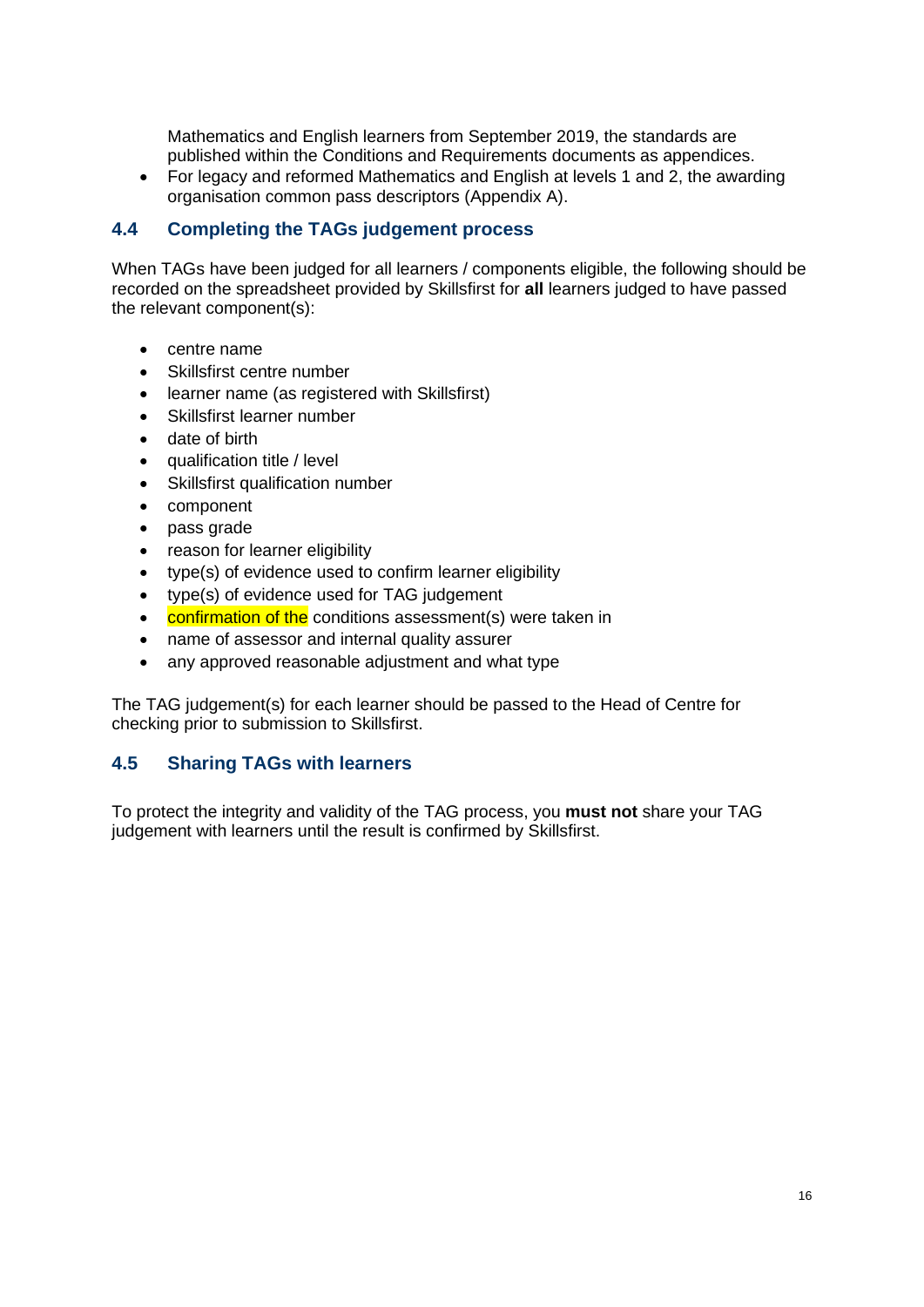## <span id="page-16-0"></span>**5. Submitting TAGs to Skillsfirst**

### <span id="page-16-1"></span>**5.1 Centre submission process**

Once the process has been fully completed, the Head of Centre must review and sign off the TAG judgement(s) for each learner included in the submission. Sign off is in the form of a Head of Centre declaration provided by Skillsfirst (Appendix B).

The TAG submission will be in two parts, these should be submitted to Skillsfirst at the same time:

- 1) The following should be sent to [exams@skillsfirst.co.uk](mailto:exams@skillsfirst.co.uk) by the Head of Centre:
	- ➢ Head of Centre declaration
	- ➢ Skillsfirst TAG result spreadsheet confirming the TAG results included in the submission (section 4.4)
	- ➢ TAG internal verification strategy
	- ➢ TAG appeals policy
- 2) Submission of each learners' result into the XAMS platform. We have provided step by step instructions on the process for submitting the TAG results in XAMS (see Appendix D).

The window for the submission of TAGs is 21 April – 21 June 2021. If further eligible learners are identified after this date, please contact Skillsfirst to discuss.

Skillsfirst do not require centres to submit evidence as part of the initial TAG submission process. However, Skillsfirst reserves the right to sample some, or all of your TAG submission evidence upon request either during, or following the processing of your TAG submission.

Centres must retain all TAG evidence for a minimum period of three years.

If following your submission, further eligible learners are identified, please contact Skillsfirst to discuss.

### <span id="page-16-2"></span>**5.2 Skillsfirst external quality assurance of TAG submissions**

All TAG submissions will be subject to an external quality assurance check, carried out by a Skillsfirst representative.

Our rationale for our approach to external quality assurance is a risk-based approach.

Skillsfirst external quality assurance process for each TAG submission will include a review of:

- Learner eligibility to receive a TAG
- Evidence types used by the centre for each learner / component and confirmation of the conditions any assessment(s) were taken in
- Overall centre risk rating
- Centre history of investigations / incidents in the last 18 months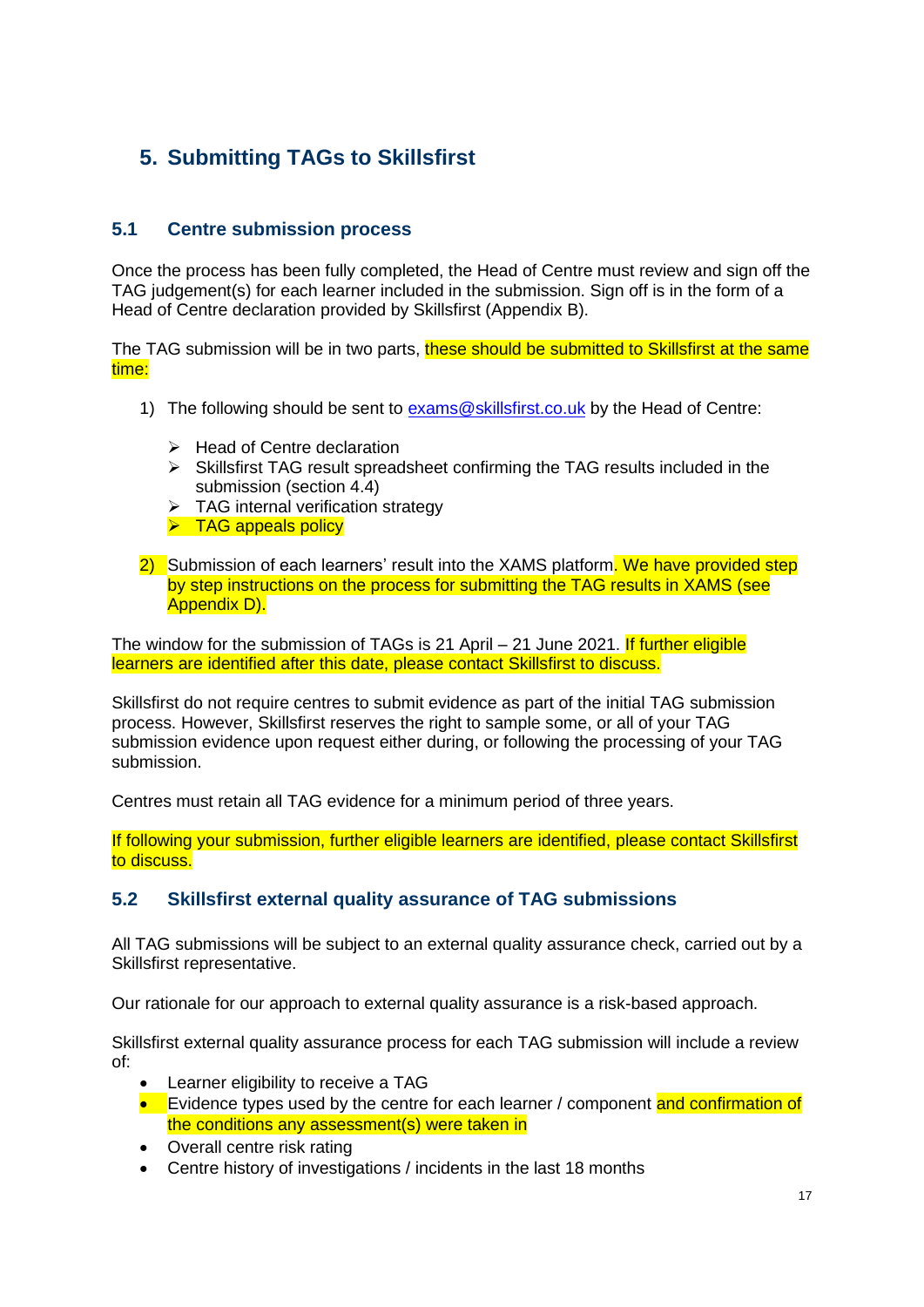- Direct claim status
- Reasonable adjustments
- Certificates issued for the same period from the previous year
- Functional Skills data and centre pass achievement rates for the same period from previous years

If we identify any concerns which are not sufficiently addressed in the Head of Centre declaration, we will contact you to discuss our concerns and ask you to review your TAG submission, or provide further clarification or evidence. If it is not possible to resolve our queries with you, we will not be able to accept your submission and in these cases, adaptation or delay may be unavoidable.

We may ask centres to reconsider and/or justify their TAGs and if necessary, provide Skillsfirst with further evidence to support their decisions. For example, where we can see a learner was scheduled for a proctored / face to face exam, but then cancelled and included in a TAG submission. There may be other scenarios which we may have to consider.

We will take all reasonable steps to support centres in resolving quality assurance queries about their submission, but as a last resort may reject all, or part of the submission.

Skillsfirst reserves the right to sample some or all of your TAG submission evidence, including learner eligibility, evidence used to form the judgement, reasonable adjustments etc. Where applicable, the Head of Centre will be contacted by a Skillsfirst representative.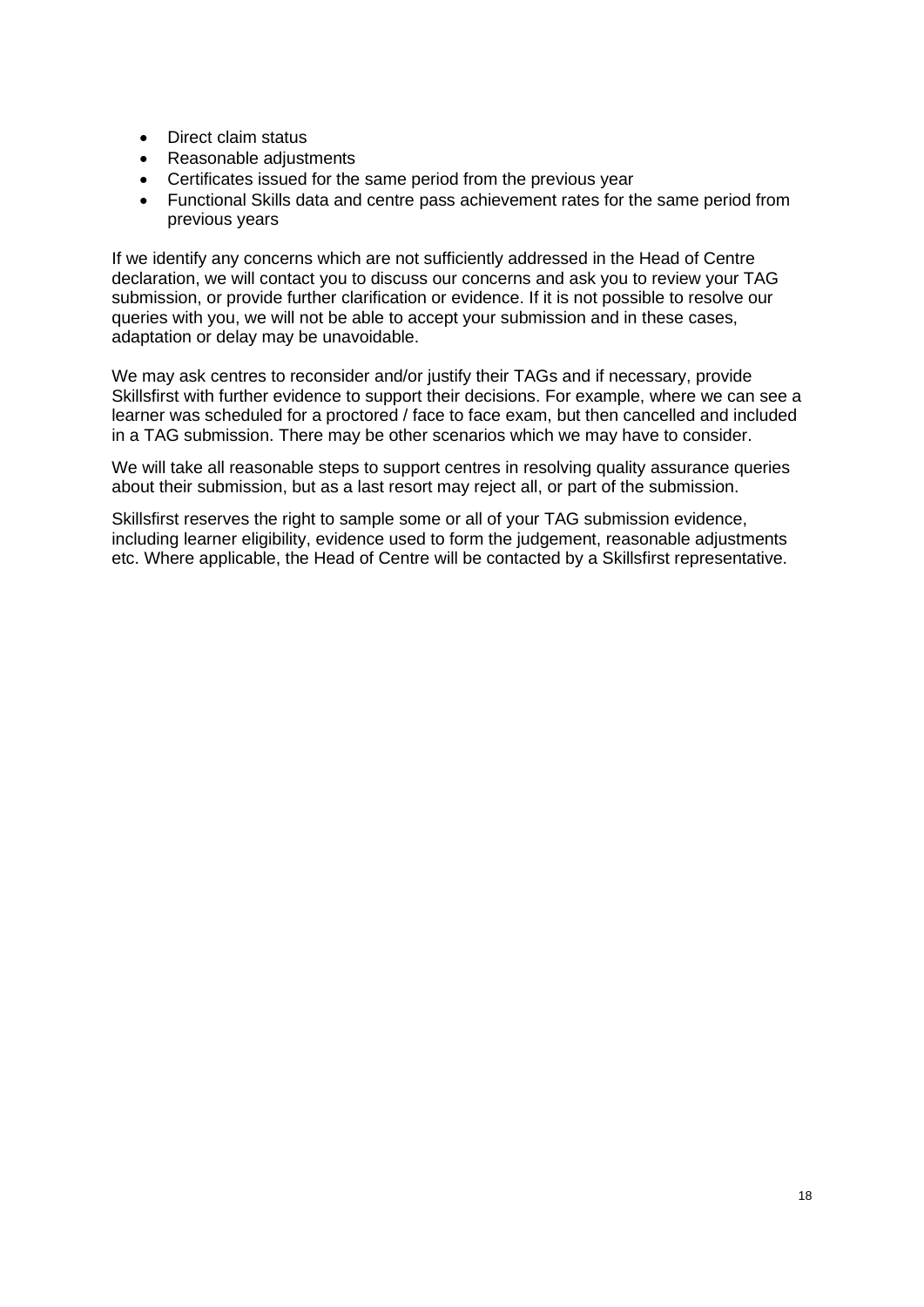### <span id="page-18-0"></span>**6. TAG results**

All TAG submissions will be processed by Skillsfirst in chronological order.

TAG results will be issued once we have completed our external quality assurance process. In line with the Government's policy, all results will be issued on or before 12 August 2021.

TAG results will be released via the XAMS platform.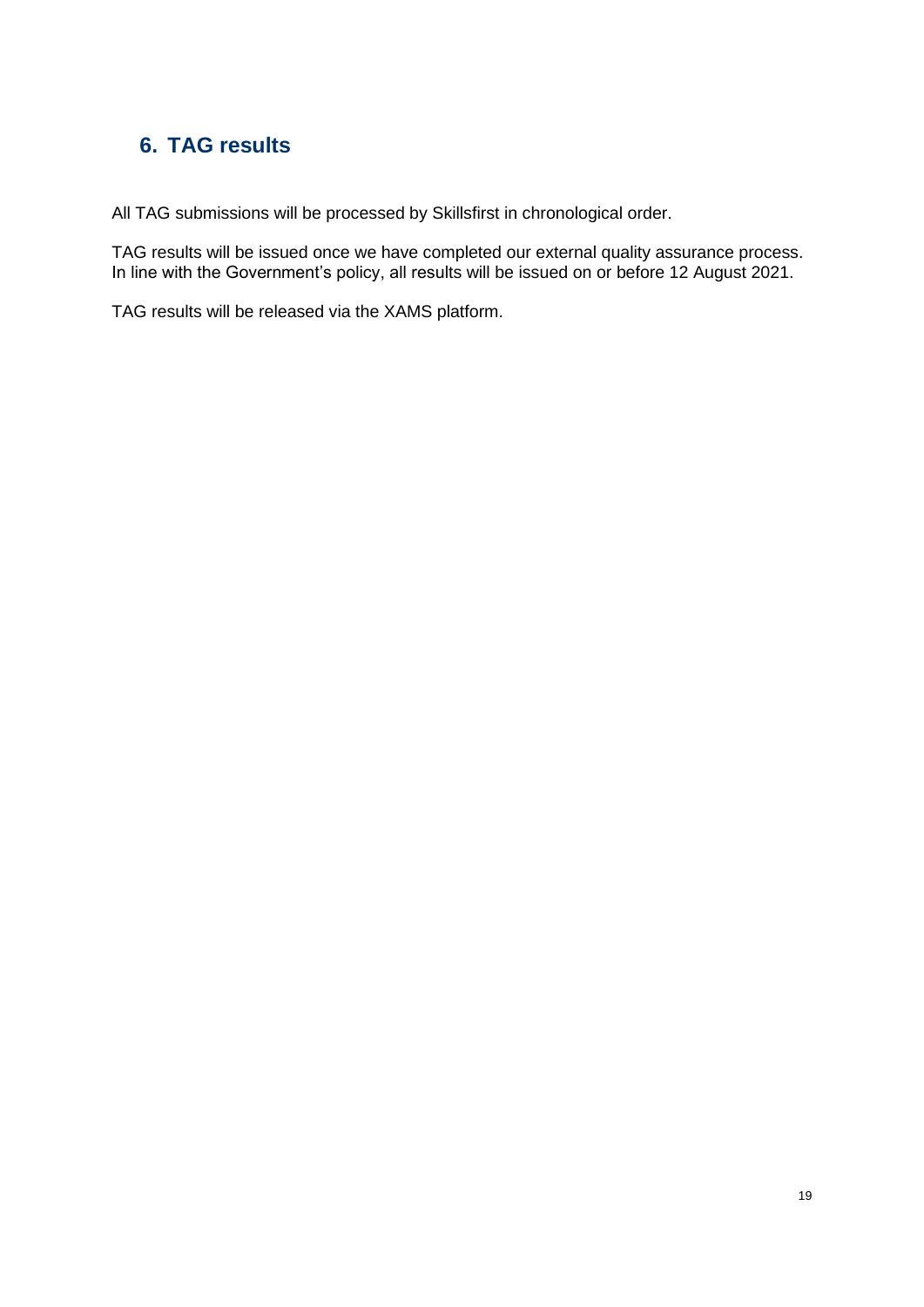### <span id="page-19-0"></span>**7. Guidance on the pass descriptors**

### <span id="page-19-1"></span>**7.1 Mathematics and English Reading and Writing Level 1 and 2**

Pass descriptors have been provided for Mathematics, English Reading and English Writing at level 1 and 2 (Appendix A). These should be used by teachers making TAG judgements for these components for both legacy and reformed Functional Skills qualifications. These are used to help ensure a common understanding of the minimum requirement for a pass for each component.

As part of the process leading to the implementation of reformed Functional Skills qualifications from September 2019, Functional Skills awarding organisations worked together to develop an approach to standardise awarding of the Functional Skills qualification components assessed through an exam.

Awarding organisations separately considered exam scripts for these components and noted the characteristics demonstrated by learners who had achieved the same total number of marks as the exam pass mark (e.g. learners who achieved 28 marks where the pass mark was 28 out of 40). This is defined as a, 'minimally-competent' learner.

Awarding organisations then came together to agree common descriptors of the skills and capabilities typically demonstrated by a 'minimally-competent' learner.

It was noted, and this is acknowledged by the descriptors, that not all minimally competent learners are the same and that in some cases, weak performance against some of the assessed requirements is compensated for by strong performance against other requirements. Teachers should apply this consideration in reaching judgement.

These common descriptors are used by Functional Skills AOs as part of their process for setting exam pass marks in order to support:

- a common interpretation of the standard required in order to pass the exam
- consistency between the pass standard required for legacy and reformed qualifications.

The evidence used to develop the descriptors was taken from assessments for legacy qualifications and they are used to support awarding for reformed qualifications. Therefore, these are appropriate and should be used to support judgements for both legacy and reformed assessments.

### <span id="page-19-2"></span>**7.2 Reformed assessments**

For reformed assessments, the descriptors are being kept under review and it is planned that further work will take place to consider requirements that have been added or revised as part of the Functional Skills reform. At the present time, this work has been suspended on account of the Covid-19 disruption. At the point in time at which the disruption took place, the reformed qualifications had only been established for about 6 months. This means that evidence is incomplete and still emerging about the reformed pass standard and where awarding for reformed assessments has taken place, this will have taken into account unfamiliar aspects of the new specifications.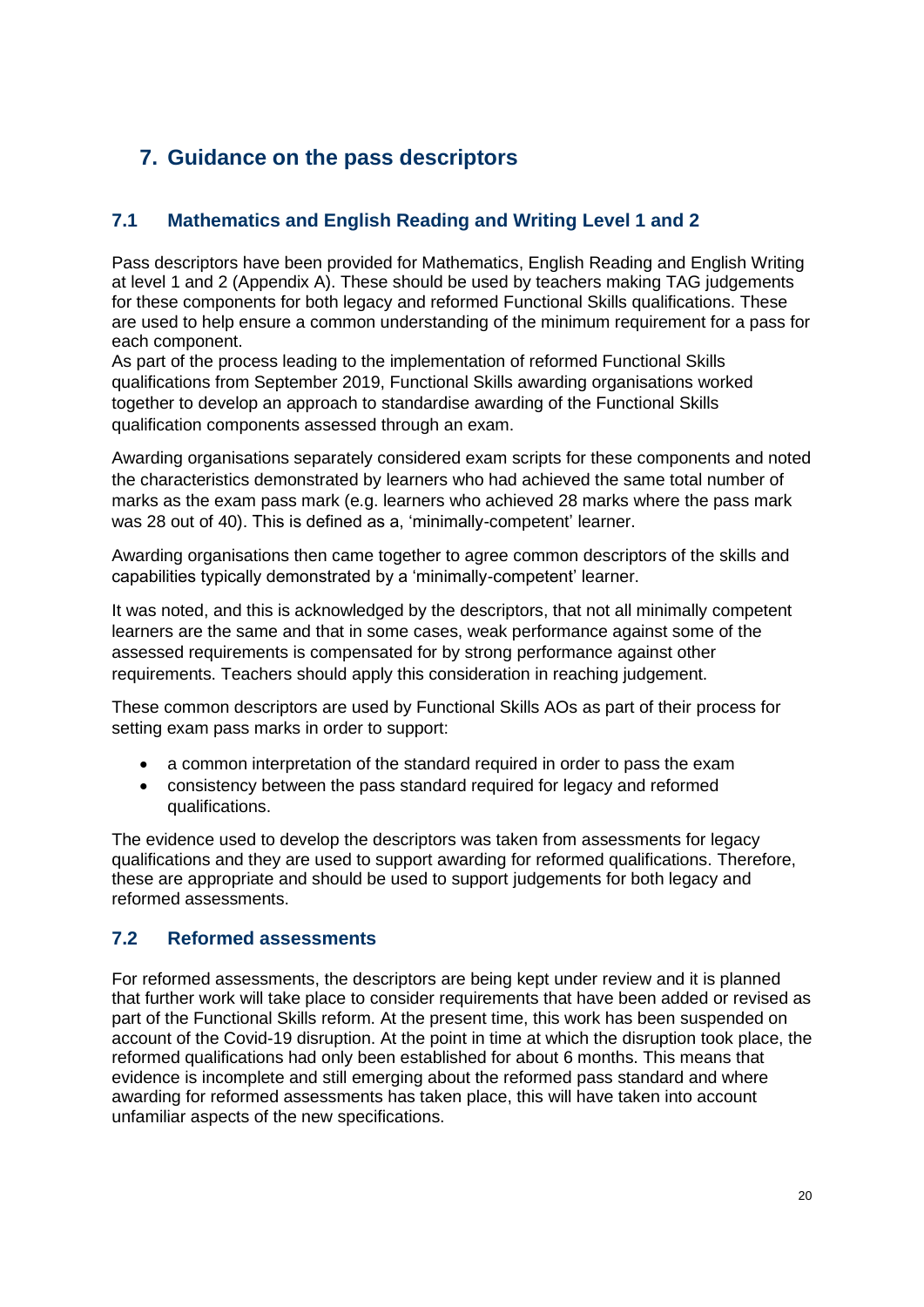The following guidance is given in respect of this:

- Throughout the Functional Skills qualification reform programme, Ofqual have given AOs guidance that while aspects of the requirements for each component have changed, there was no steer from Government that the *overall standard* required to pass any Functional Skills qualification assessment should change.
- For awards made so far for reformed Functional Skills qualifications, Ofqual has asked AOs to take into consideration any impacts on achievement caused by the relative unfamiliarity of the requirements of reformed Functional Skills qualifications and to take these into consideration in setting pass marks. In practice, where there is evidence of such impacts, this means that pass marks may be set a few marks below where these would be set for a more established qualification. It was expected that this process of the new requirements becoming established would have continued throughout the first year of the reformed qualifications and this includes the period for which TAGs are judged. Teachers judging TAGs should therefore apply a similar judgement in judging learners TAGs for reformed Functional Skills assessments.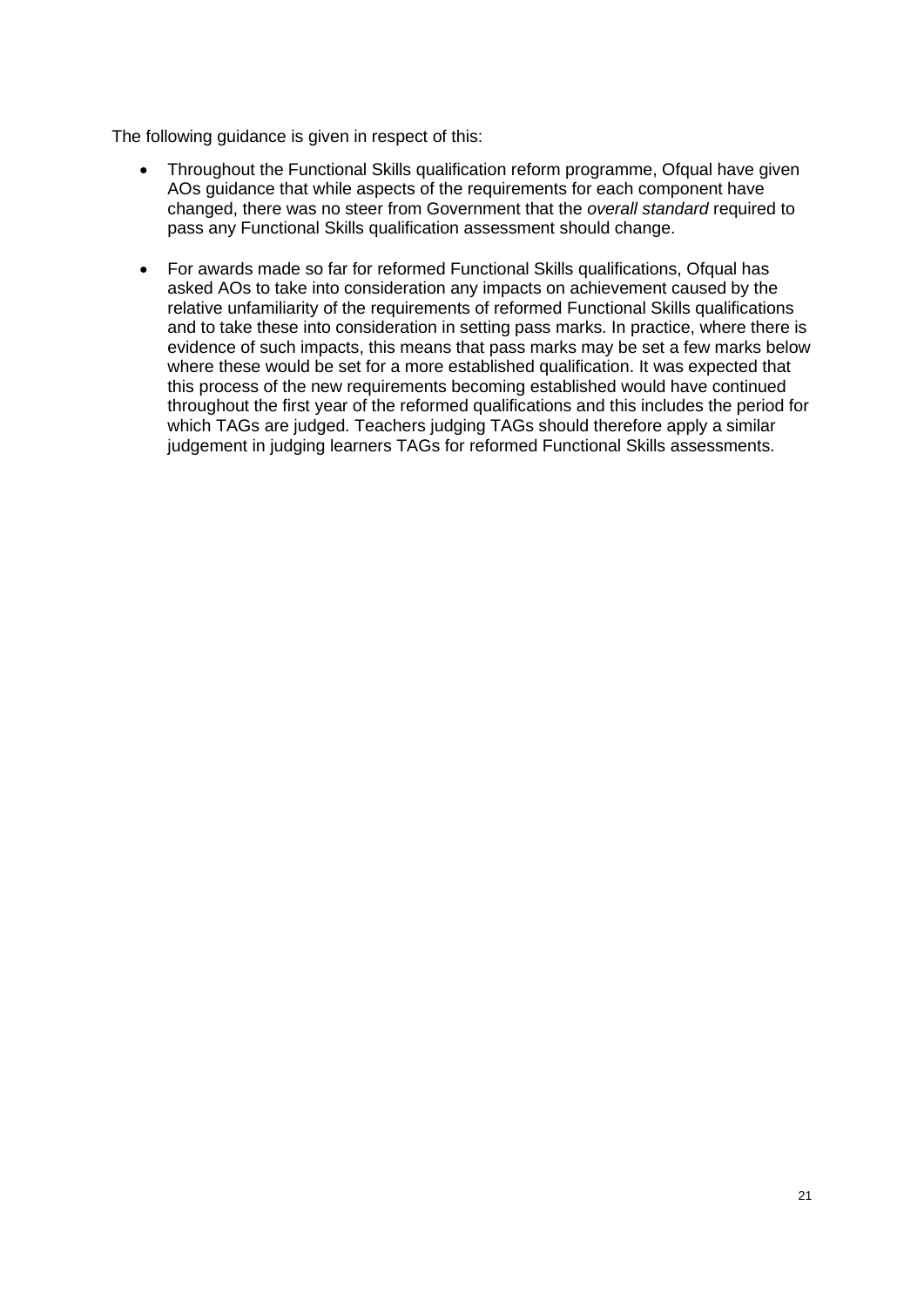### <span id="page-21-0"></span>**Appendix A - Pass descriptors**

### <span id="page-21-1"></span>**Level 1 Functional Skills Qualification in Mathematics**

### **Problem Solving**

The learner has demonstrated that they can:

- understand practical problems in familiar and unfamiliar contexts and situations, some of which are non-routine
- identify and obtain necessary information to tackle the problem.
- select mathematics in an organised way to find solutions.
- apply mathematics in an organised way to find solutions to straightforward practical problems for different purposes.
- use appropriate checking procedures and at each stage, interpret and communicate solutions to practical problems, drawing simple conclusions and giving explanations.
- use appropriate checking procedures at each stage.
- interpret and communicate solutions to practical problems, drawing simple conclusions and giving explanations.

Learners will be able to engage with straightforward problems, but may not always choose the most logical approach to resolving these. They should be able to use the required level of accuracy and may be able to use strategies to check their answers.

More limited performance on some problems is compensated by strong performance on other problems.

### **Underpinning skills**

The learner has demonstrated that they have a secure understanding and accurate application of the level 1 skills specified in each of the three content areas of number and the number system, measure shape and space and statistics and data. Performance may be limited in a few of more peripheral and less familiar aspects of one or more content area.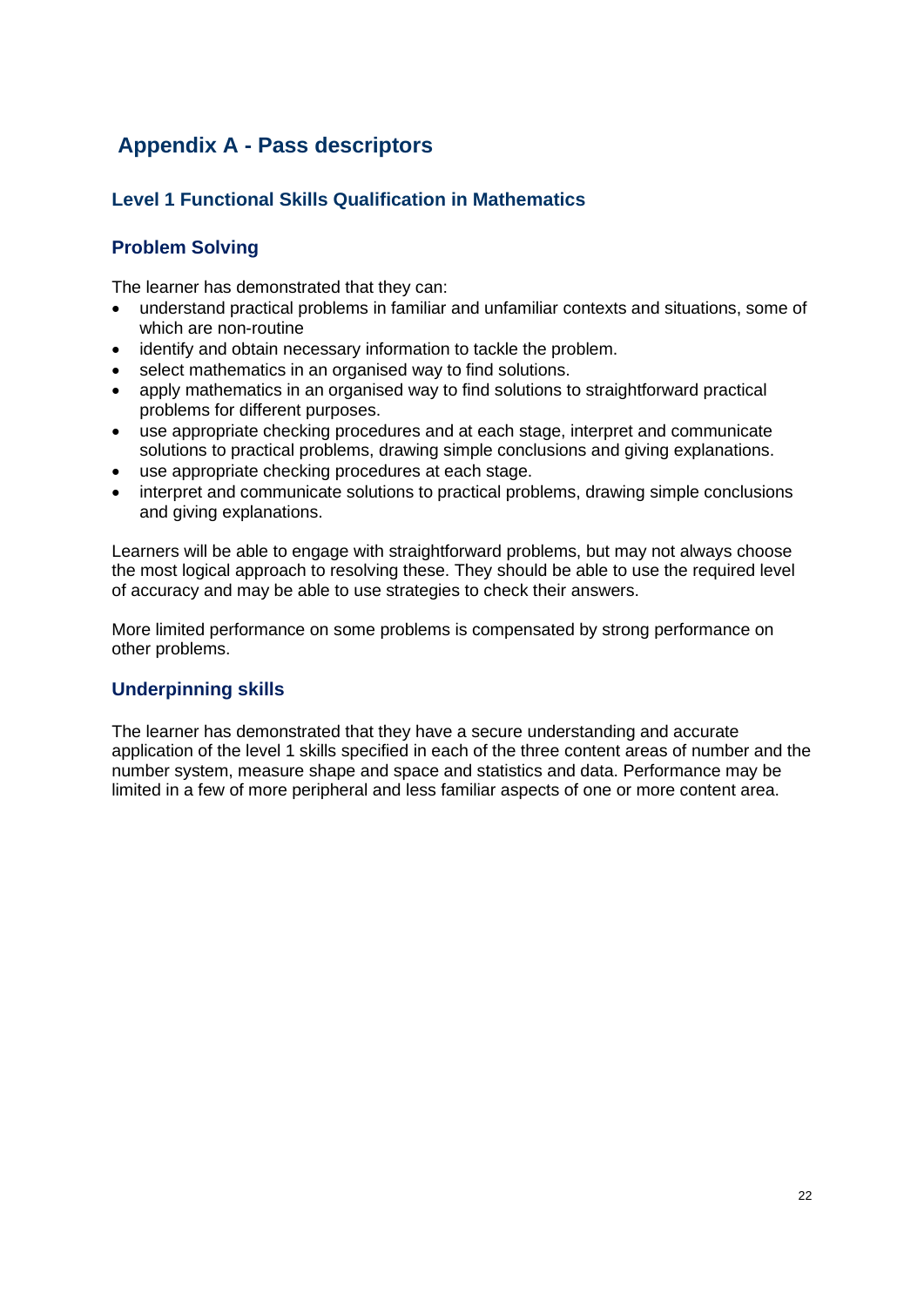### <span id="page-22-0"></span>**Level 2 Functional Skills Qualification in Mathematics**

### **Problem Solving**

The learner has demonstrated that they can:

- understand routine and non-routine problems in familiar and non-familiar situation situations and identify and select the maths needed to solve the problems
- apply a range of mathematics to find solutions.
- use appropriate checking procedures and evaluate their effectiveness at each stage
- interpret and communicate solutions
- draw conclusions and provide mathematical justifications.

Learners will be able to use maths within problems, but their approach may not always be the most logical or economic. They will know most of the formulae they need to recall. They will be able to find the required accuracy in most cases and should be able to show checking strategies when required.

For at least some multi-stage practical problems with more limited performance in some problems compensated for by stronger performance in other problems.

#### **Underpinning Skills**

The learner has demonstrated secure understanding and accurate application of the level 2 skills specified in each of the three content areas of number and the number system, measure shape and space and statistics and data.

Performance may be limited in a few of more peripheral and less familiar aspects of one or more content area.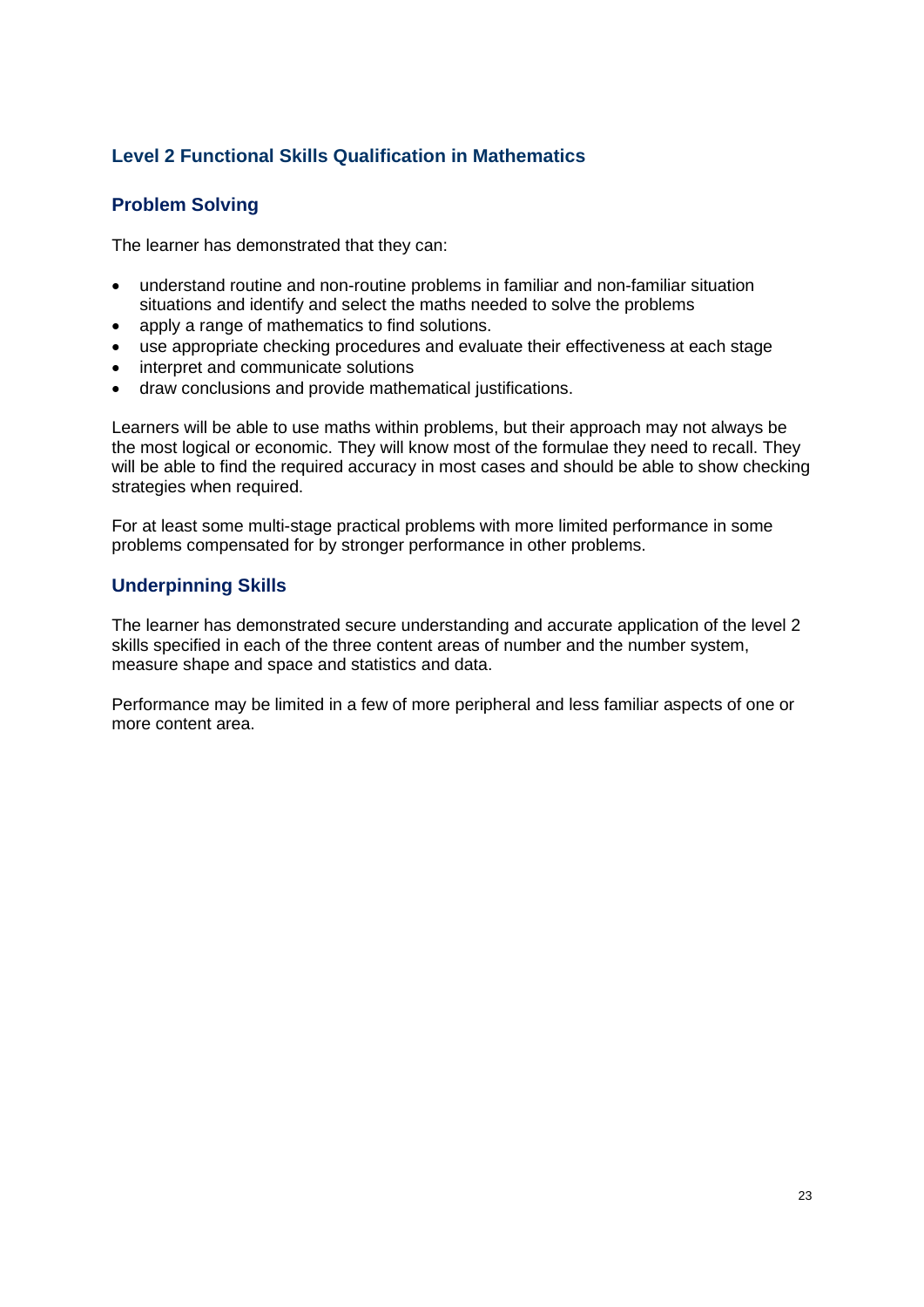### <span id="page-23-0"></span>**Functional Skills Qualification in English Writing**

### **Writing Level 1**

The learner has demonstrated that they can write texts:

- for a range of given purposes and audiences
- of sufficient length
- containing some relevant appropriate information, ideas and opinions
- containing an appropriate level of detail
- that convey these with some degree of clarity and coherence
- that present information with some logical sequence
- that evidence some attempt to write in paragraphs
- that use elements of a recognisably appropriate format
- that use language mostly suitable for purpose and audience
- that use a range of sentence structures with some accuracy.

The learner can produce written work that includes acceptably accurate punctuation, spelling and grammar including generally consistent use of tense with overall clear meaning.

Acceptable accuracy means at least some degree of accuracy in each of spelling, punctuation or grammar and where more limited accuracy in one of these areas is compensated for by stronger performance in one or more of the others.

### **Writing Level 2**

The learner has demonstrated that they can write texts:

- for a range of given purposes and audiences
- of sufficient length
- containing some relevant appropriate information, ideas and opinions
- containing an appropriate level of detail
- that convey these with some degree of clarity and conciseness/persuasiveness
- that are consciously/recognisably structured/logically sequenced
- that evidence some attempt to write in paragraphs
- that use a recognisably appropriate format
- that use language mostly suitable for purpose and audience
- that use a range of sentence structures with some accuracy.

The learner can punctuate written text with an acceptable degree of accuracy and produce written work that is fit for purpose with acceptable accuracy in spelling and grammar.

Acceptable accuracy means at least some degree of accuracy in each of spelling, punctuation or grammar and where more limited accuracy in one of these areas is compensated for by stronger performance in one or more of the others.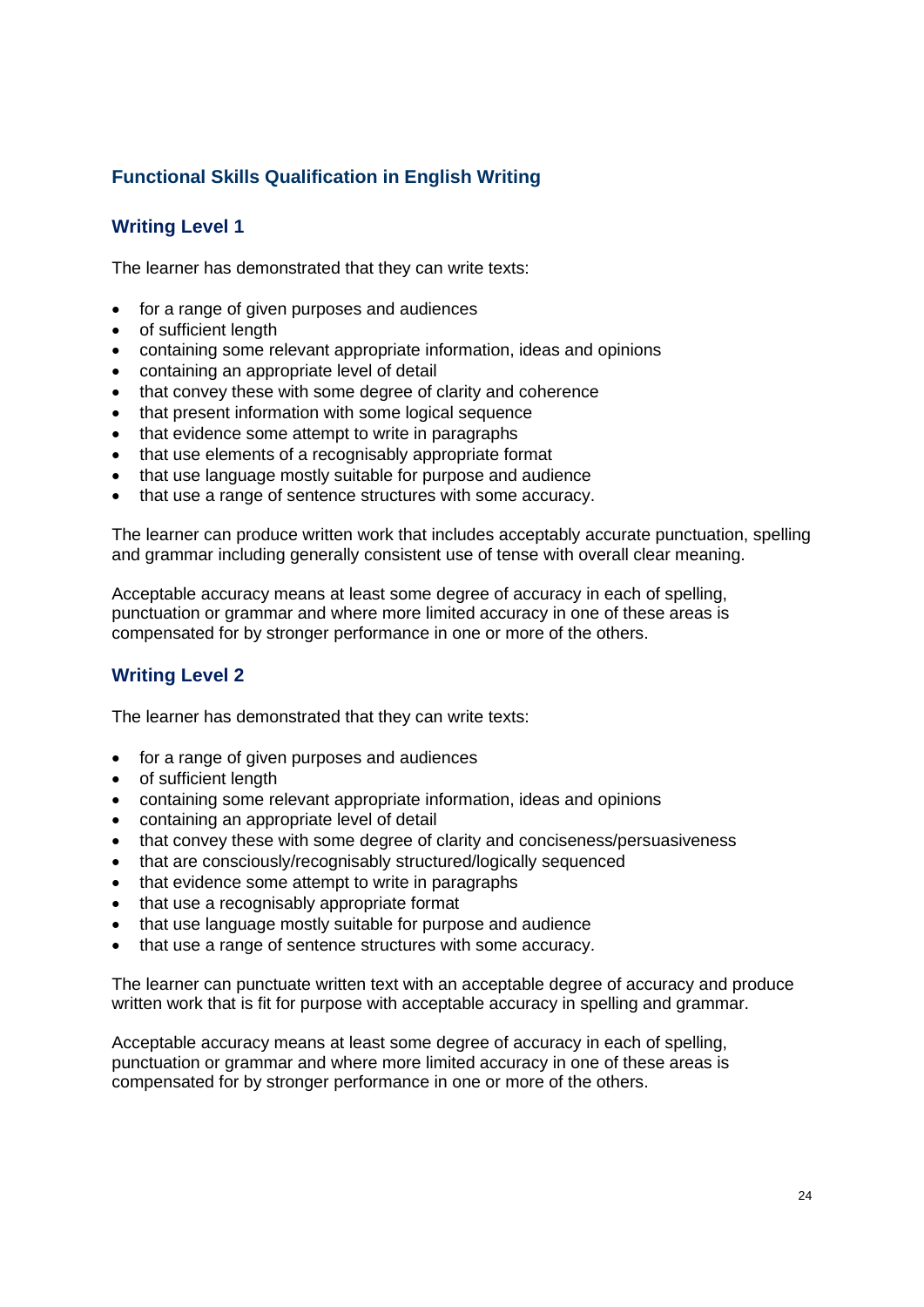### <span id="page-24-0"></span>**Functional Skills Qualification in English Reading**

### **Reading Level 1**

The learner has demonstrated that they can:

- identify the purposes of texts
- identify main points and some details of texts
- extract information to give some straightforward responses to texts
- identify some organisational features used by writers

The learner has demonstrated at least some ability to understand texts in detail and to identify suitable responses to these.

### **Reading Level 2**

The learner has demonstrated that they can:

- identify the purposes of texts
- identify main points and specific details of texts
- extract, compare and exemplify information, ideas and opinions in different texts
- identify, compare and exemplify points of view in different texts
- identify and exemplify language techniques and organisational features used by writers
- identify and explain implicit and inferred meaning
- recognise and exemplify bias, and compare degrees of bias
- analyse and compare texts in relation to purpose and audience need.

The learner has demonstrated at least some awareness of how meaning is conveyed in written documents and at least some ability to analyse texts in relation to audience needs.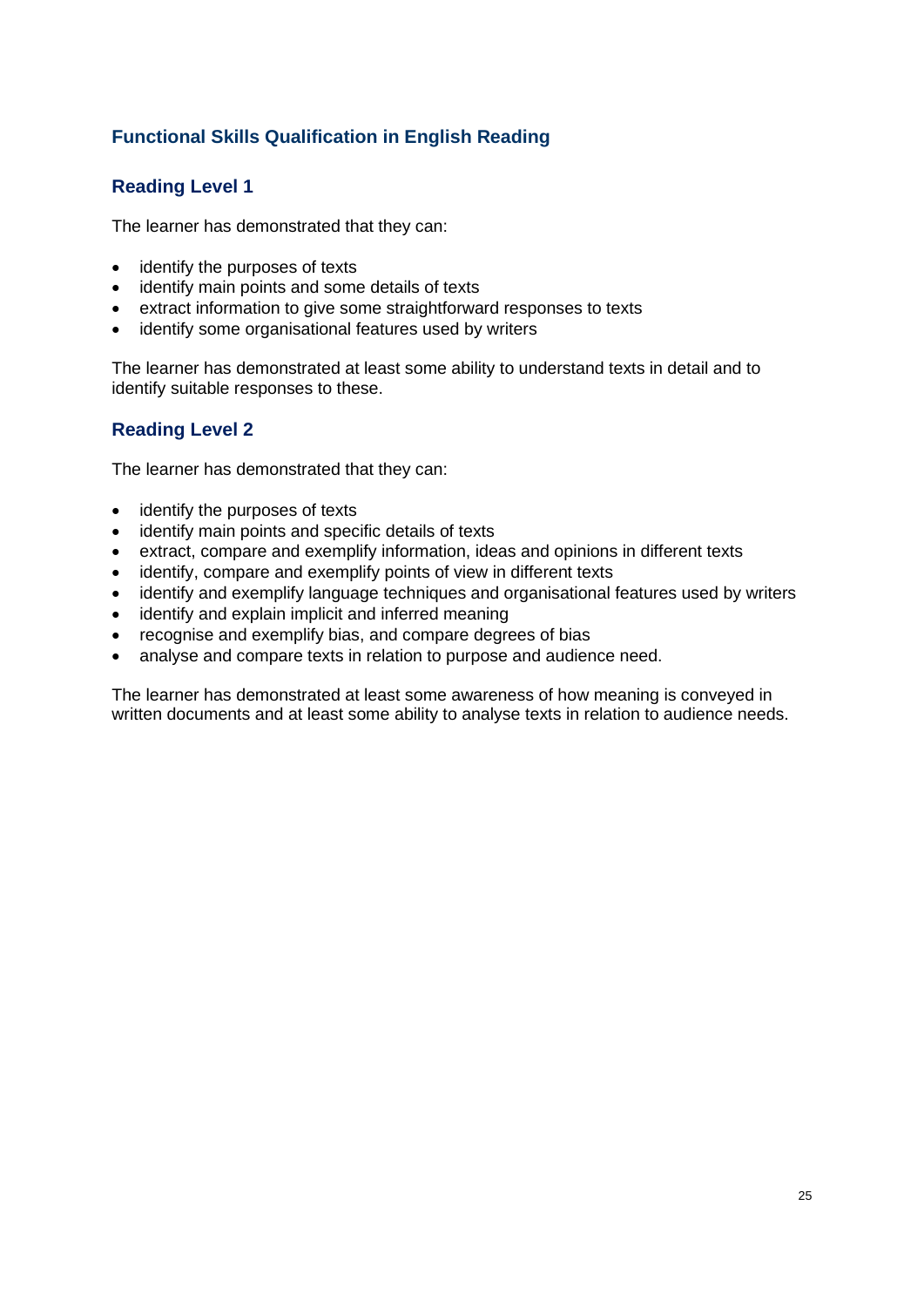### <span id="page-25-0"></span>**Appendix B – Head of Centre declaration**

### **Teacher assessed grades for Functional Skills qualifications**

### **Head of Centre declaration**

| Centre name:                      |  |
|-----------------------------------|--|
| <b>Skillsfirst centre number:</b> |  |
| Name of Head of Centre:           |  |

#### **The teacher assessed grade (TAG) process for Functional Skills qualifications must be overseen and signed off by the Head of** Centre.

By completing and submitting this declaration to Skillsfirst, as Head of Centre I confirm the following:

- the TAG process has been followed in full as specified in Skillsfirst's Guide to Teacher Assessed Grades for FS Qualifications in 2021
- all eligible learners are registered on the appropriate Functional Skills qualification(s)
- TAG judgements have only been submitted for learners who would have taken an assessment between 1 August 2020 and 31 August 2021 and who are assessment ready
- all possible avenues to live test each learner either remotely, or in person, utilising all available adaptations for the learners being submitted for TAGs have been explored
- only TAGs for learners who are eligible and have a valid reason of safety concerns as to why they cannot access live assessment have been submitted
- at least one piece of valid evidence for both eligibility and TAG judgements is available for each learner / component, that underpins a TAG and will be retained for a minimum of three years
- a TAG internal verification strategy has been produced and fully implemented
- the approach the centre has taken to making TAG judgements e.g. the evidence that has been used to base your judgements on, has been standardised and is consistent
- all TAG decisions have been internally quality assured in line with your TAG internal verification strategy
- you understand the TAG internal verification strategy must be submitted to Skillsfirst as part of this submission
- for all components where a TAG is submitted, only staff with experience of teaching that component to the learner(s) have judged the TAGs
- only centre staff who taught a learner were involved in judging that learner's TAG(s)
- where more than one member of staff was involved in teaching an individual learner for any component, that these members of staff worked together to agree the TAG
- where more than one member of staff were responsible for teaching any Functional Skills component, that these staff worked together to standardise their judgements
- a minimum of at least one piece of evidence per learner, per component has been used to reach the TAG judgement(s)
- in relation to any learner who has an agreed reasonable adjustment, the teacher judgements have taken into consideration the impact on the learner of any lack of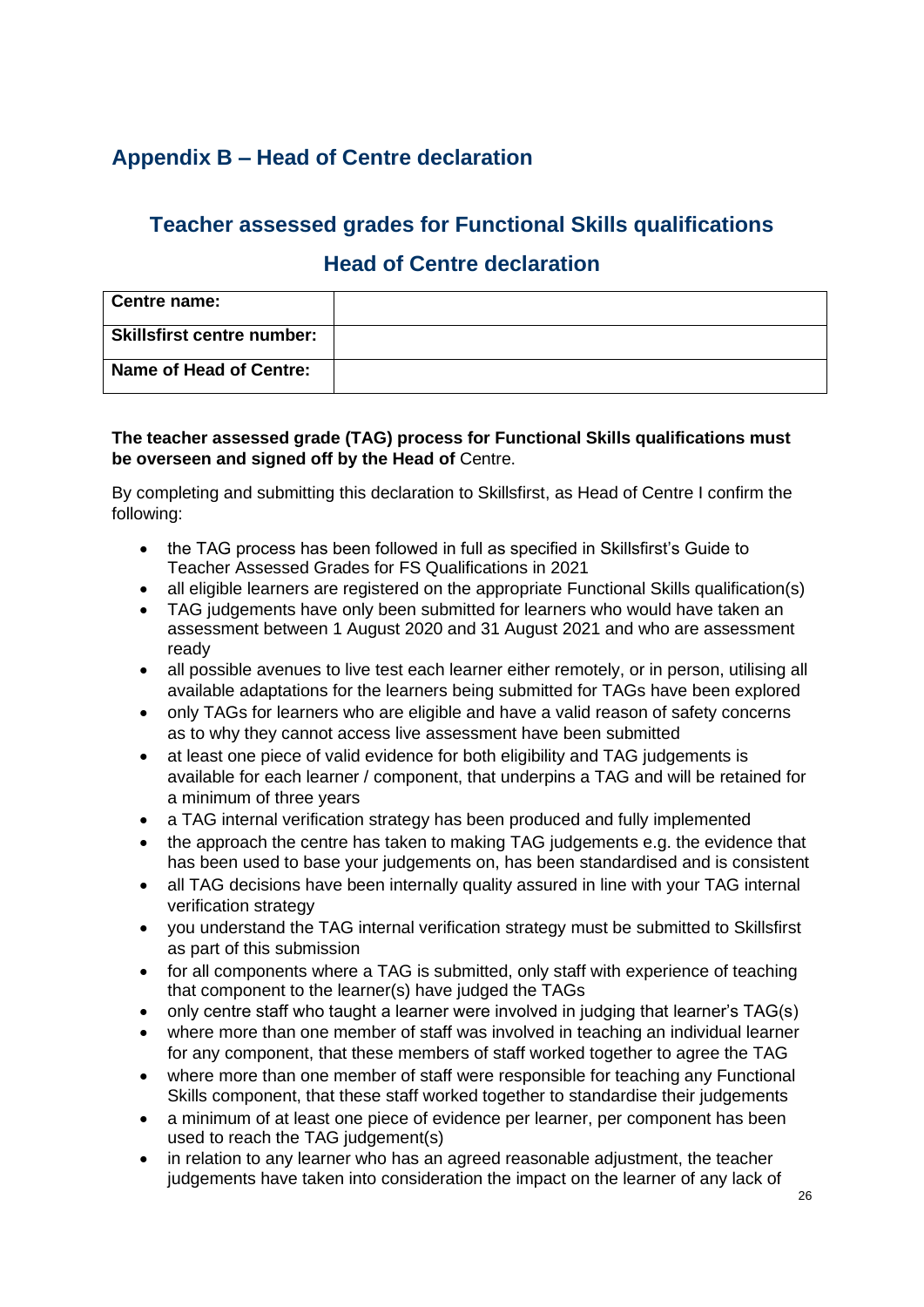that adjustment in producing any evidence which is used to inform the TAG for the learner and is satisfied the evidence is sufficient to support a grade

- judgements were evidence-based and as far as possible, free of any bias in respect of any learner with a protected characteristic, or any other factor (for example character, appearance, social background or special educational needs) that does not relate to their knowledge, skills and abilities in relation to the subject
- TAGs have not been submitted for any learner who is not eligible for a TAG
- TAGs have not been submitted for any learner where there is no, or insufficient valid evidence on which to base the judgement
- You have overseen a sense check comparing the volume of pass achievements included in the TAG submission against
	- o the number of TAGs submitted for each component and
	- $\circ$  the number of pass results submitted for each component for an equivalent historic period (eg 1 August 2019 – 31 August 2020)
- I have provided a description of any factors which account for divergence between historic pass achievement rates and the achievement profile of the TAGs (if applicable)

Please provide the following information for each component / qualification included in the TAG submission:

| Total number of learners for whom a 'pass' TAG  |  |  |  |
|-------------------------------------------------|--|--|--|
| has been judged:                                |  |  |  |
| Legacy FS English Level 1; Reading              |  |  |  |
| Legacy FS English Level 1; Writing              |  |  |  |
| Legacy FS English Level 1; SLC<br>$\bullet$     |  |  |  |
| Legacy FS English Level 2; Reading<br>$\bullet$ |  |  |  |
| Legacy FS English Level 2; Writing              |  |  |  |
| Legacy FS English Level 2; SLC                  |  |  |  |
| Legacy FS Maths Level 1                         |  |  |  |
| Legacy FS Maths Level 2                         |  |  |  |
| FS ICT Level 1                                  |  |  |  |
| FS ICT Level 2                                  |  |  |  |
| Reformed FS English Level 1; Reading            |  |  |  |
| Reformed FS English Level 1; Writing            |  |  |  |
| Reformed FS English Level 1; SLC                |  |  |  |
| Reformed FS English Level 2; Reading            |  |  |  |
| Reformed FS English Level 2; Writing            |  |  |  |
| Reformed y FS English Level 2; SLC              |  |  |  |
| <b>Reformed FS Maths Level 1</b>                |  |  |  |
| <b>Reformed FS Maths Level 2</b>                |  |  |  |

Please indicate the types of valid evidence used to confirm learners' eligibility (*please tick (or highlight) as appropriate*):

- $\Box$  Evidence to demonstrate efforts to live test for each learner / component
- $\Box$  Learner and / or employer statements to confirm why access to the assessment is restricted
- Readiness for assessment between 1 August 2020 and 31 August 2021
- $\Box$  Need for a result by a set date to support progression
- $\Box$  Criterion for reasonable adjustments and the rationale to support eligibility

□ Other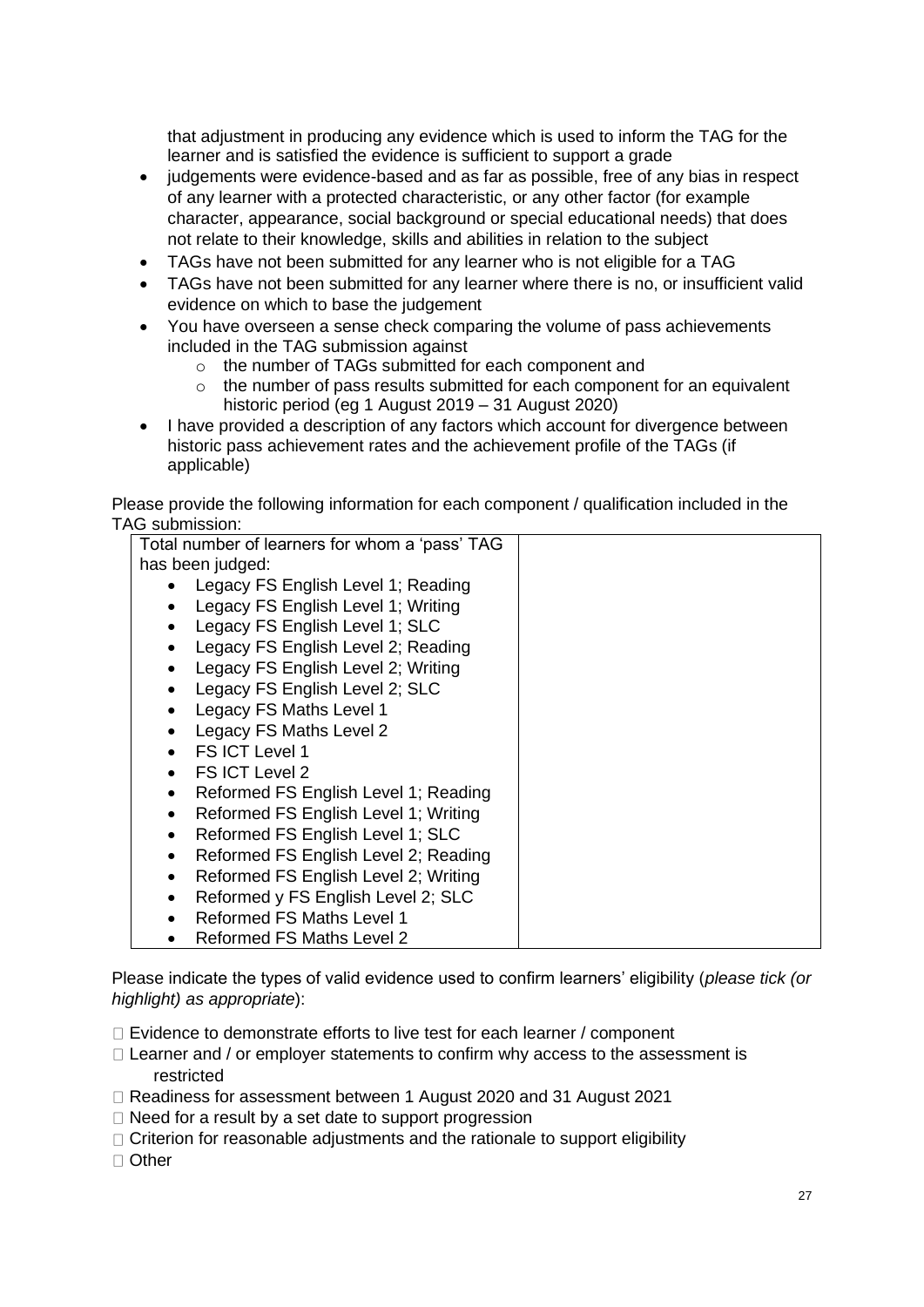Please indicate the types of valid evidence used to make the TAG judgements (*please tick (or highlight) as appropriate*):

- $\Box$  Completed practice papers including results, IQA records and confirmation of the test conditions the mock test was taken under
- □ On-programme learning evidence
- □ Work learners have independently undertaken in class or at home
- □ Assessor records
- $\Box$  Evidence of additional teaching that has taken place after failed exams
- □ Mock SLC assessment results, IQA records and confirmation of the test conditions the mock assessment was taken under
- $\Box$  Learner work demonstrating the skills assessed within the FS qualification that has been completed in support of another qualification learning aim
- □ Formative assessment, such as marked exercises and assignments which are carried out after a teaching session
- $\Box$  Commentary from the teacher using the agreed pass descriptors to demonstrate how the evidence aligns to support the TAG judgement
- □ Other

If you selected 'other' for either eligibility or types of valid evidence, please specify what evidence has been used for each component.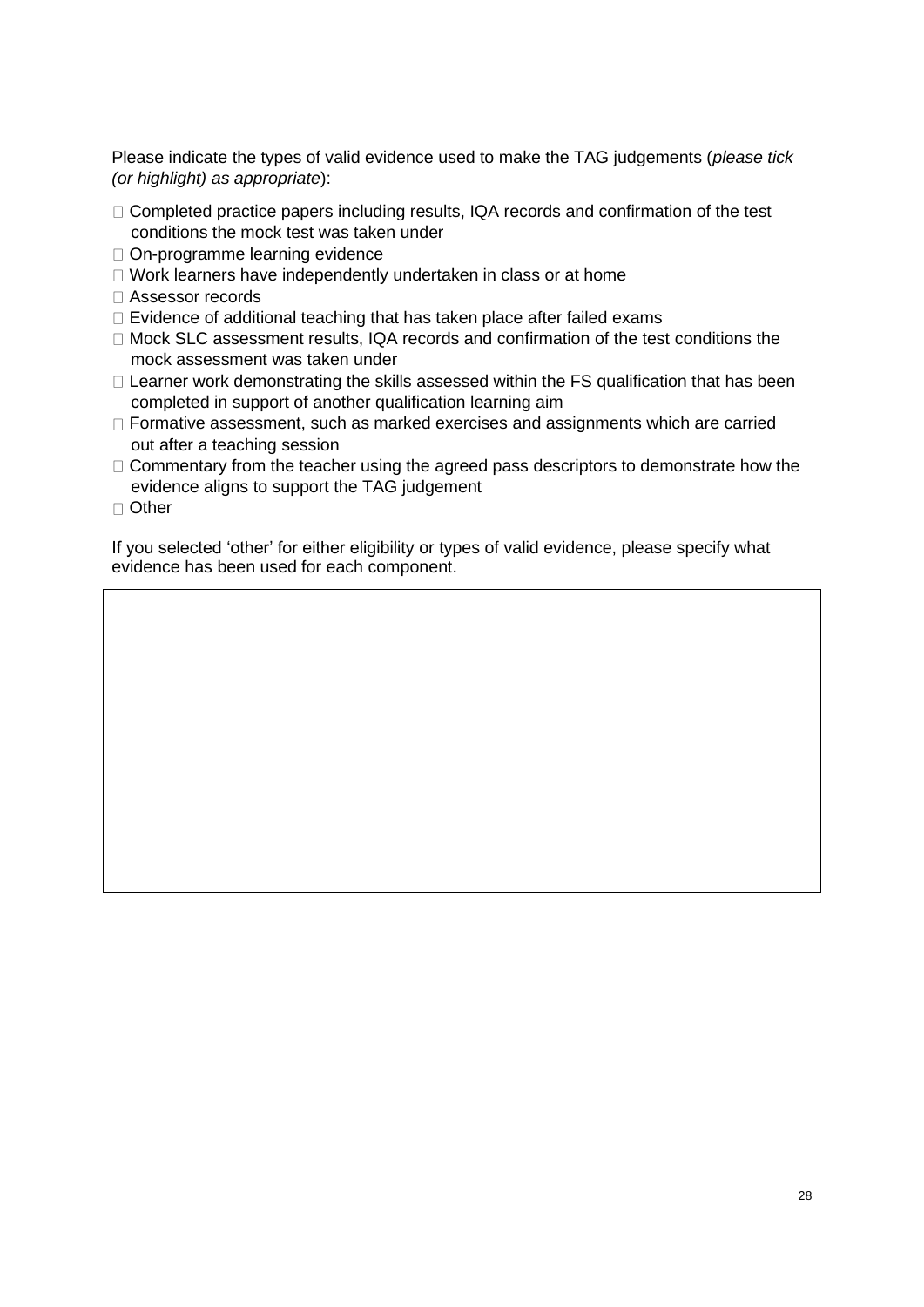If applicable, provide a description of any factors which account for any disparages, in relation to historic pass achievement rates and the achievement profile of the TAGs for each component / qualification.

Name of Head of Centre: \_\_\_\_\_\_\_\_\_\_\_\_\_\_\_\_\_\_\_\_\_\_\_\_\_\_\_\_\_\_\_\_\_\_\_\_\_\_\_\_\_\_\_\_\_\_\_\_

Signature: \_\_\_\_\_\_\_\_\_\_\_\_\_\_\_\_\_\_\_\_\_\_\_\_\_\_\_\_\_\_ Date: \_\_\_\_\_\_\_\_\_\_\_\_\_\_\_\_\_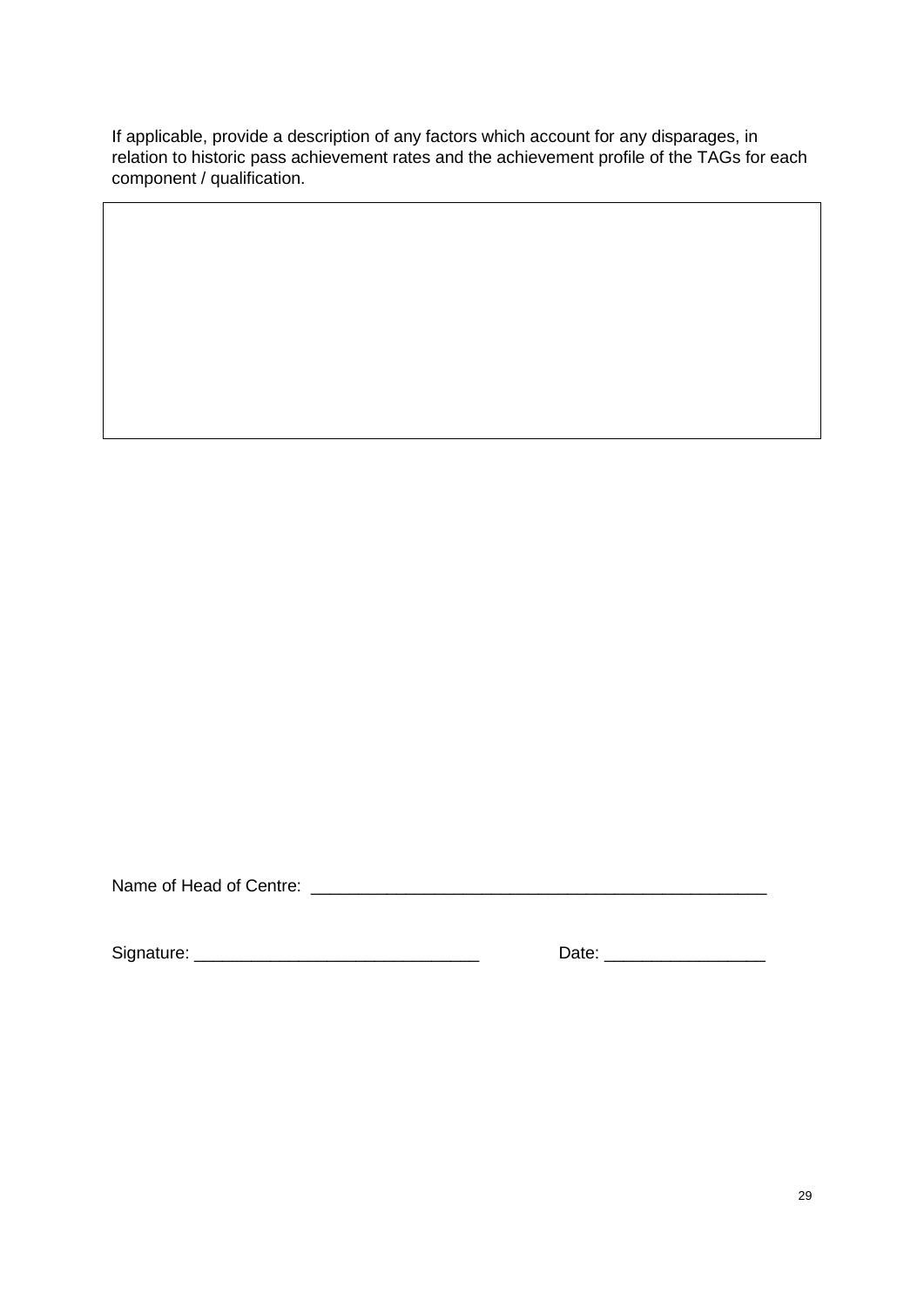### <span id="page-29-0"></span>**Appendix C – TAG eligibility flow chart**

#### Functional Skills | Assessment and Teacher Assessed Grades Flowchart

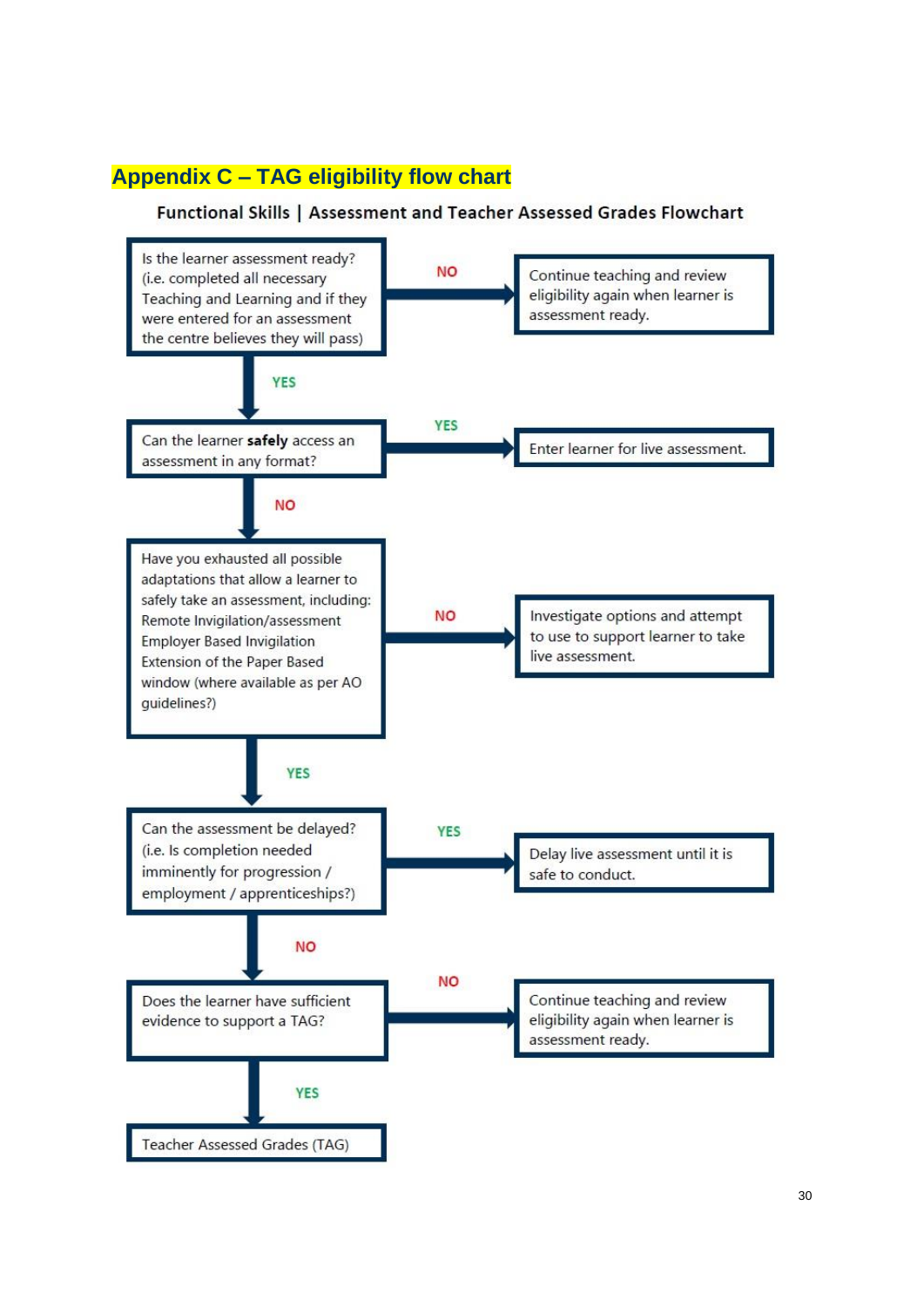### **Appendix D - Process for submitting TAG results in XAMS**

When you are ready to send your submission to Skillsfirst, you must also submit the results in XAMS at the same time.

Please follow the instructions below when entering the TAG results in XAMS.

Click on the schedule screen and press 'Create'.

Select the qualification for the TAG you are submitting and then press 'Assessment'.

At this point you will see a list of TAG's that can be submitted. If you select an English qualification, you will see all three components, you will only be able to schedule one component at a time.

|             | Oualification: RFSE2 - Skillsfirst Level 2 Functional Skills Qualification in English | × | $\checkmark$ |
|-------------|---------------------------------------------------------------------------------------|---|--------------|
| Assessment: |                                                                                       | × | $\checkmark$ |
|             | <b>Reformed Functional Skills</b>                                                     |   |              |
|             | Level 2 Functional Skills Qualification in English (Reading)                          |   |              |
|             | Level 2 Functional Skills Qualification in English (Writing)                          |   |              |
|             | <b>Teacher Assessed Grades (TAGs)</b>                                                 |   |              |
|             | Reformed Functional Skills English Reading Level 2 (TAG)                              |   |              |
|             | Reformed Functional Skills English SLC Level 2 (TAG)                                  |   |              |
|             | Reformed Functional Skills English Writing Level 2 (TAG)                              |   |              |

Once you have selected the TAG component that you are scheduling, you will be prompted to give your schedule a name. Please name your schedule appropriately as shown below, clearly indicating it is a TAG submission.

**Please note**: You do not need to change the start / end dates, these can be left as default (as shown below).

| 1. Select a Qualification and an Assessment                                           |                                                                  |                 |  |  |  |
|---------------------------------------------------------------------------------------|------------------------------------------------------------------|-----------------|--|--|--|
| Oualification: RFSE2 - Skillsfirst Level 2 Functional Skills Qualification in English |                                                                  |                 |  |  |  |
|                                                                                       | Assessment: Reformed Functional Skills English SLC Level 2 (TAG) | $\times$ $\sim$ |  |  |  |
| 2. Enter the schedule details                                                         |                                                                  |                 |  |  |  |
| Delivery type: On-line                                                                |                                                                  |                 |  |  |  |
|                                                                                       | ₩<br>Start Date/Time: 21/04/2021 14:00                           |                 |  |  |  |
|                                                                                       | H<br>End Date/Time: 02/06/2021 14:00                             |                 |  |  |  |
| Schedule name: Reformed English Level 2 SLC TAG                                       |                                                                  |                 |  |  |  |
|                                                                                       | Keycode: Fuai2158<br>Generate                                    |                 |  |  |  |
| Time and Location:                                                                    |                                                                  |                 |  |  |  |
| 3. Add learners to this schedule                                                      |                                                                  |                 |  |  |  |
|                                                                                       | Click here to add a cohort<br>Click here to pick the learners    |                 |  |  |  |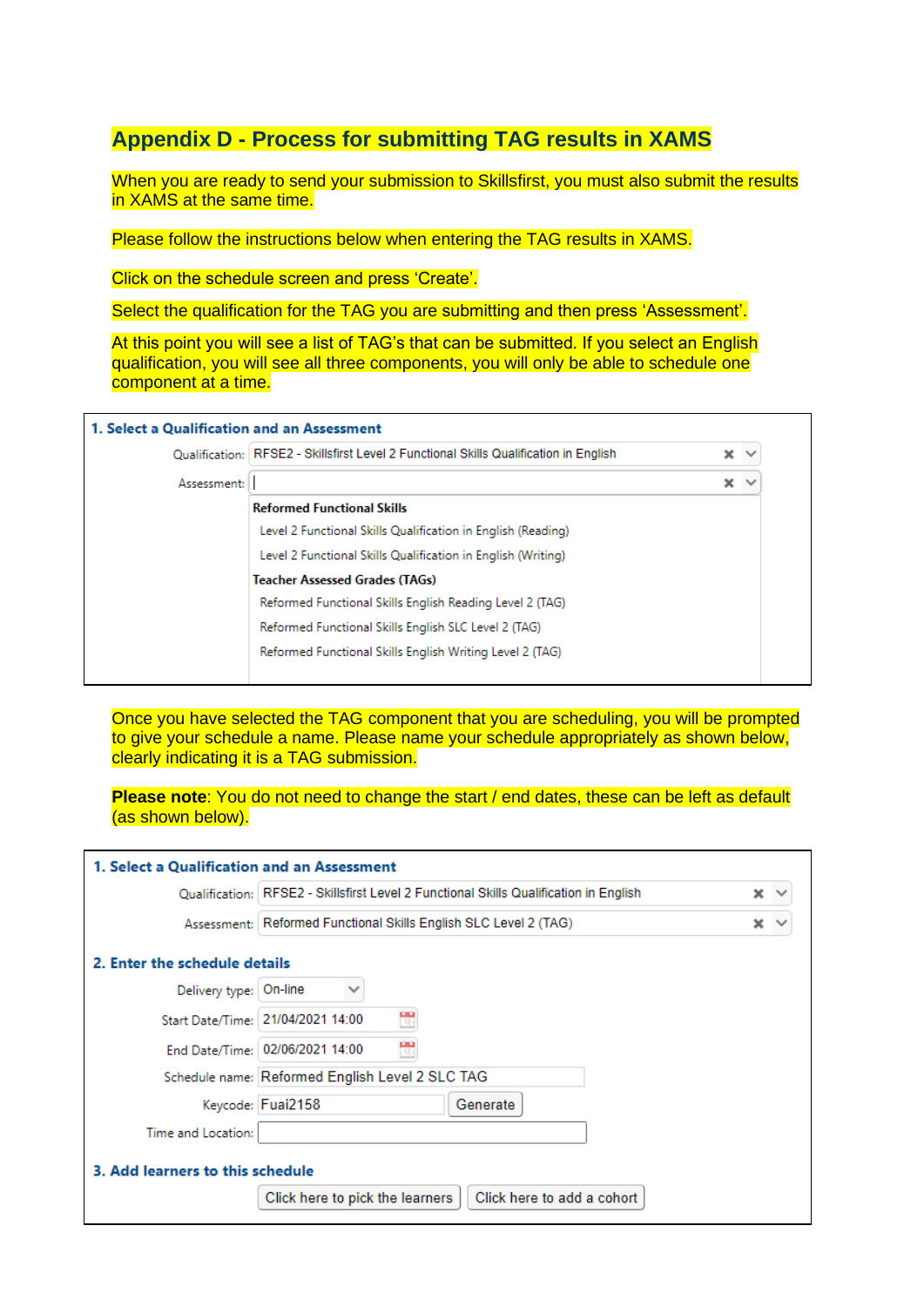Once you have named your schedule you will be able to select the learners for whom a TAG is being submitted by pressing 'Click here to pick the learners'. Once you have selected all of the learners that are being submitted for the TAG component, press 'save'.

| <b>Pick Learners</b><br>$\times$ |                                                                     |            |            |             |            |  |  |
|----------------------------------|---------------------------------------------------------------------|------------|------------|-------------|------------|--|--|
| $\Box$<br>Last Name              |                                                                     | First Name | Learner ID | Extra Time  | <b>DOB</b> |  |  |
|                                  |                                                                     |            |            |             |            |  |  |
| ✓                                | Testing                                                             | Faye       | 1203423    | $\mathbf 0$ | 01/01/2000 |  |  |
| L                                | Testing                                                             | Fraser     | 1203424    | 0           | 01/01/2000 |  |  |
| ✓                                | Testing                                                             | Gemma      | 1203425    | $\mathbf 0$ | 01/01/2000 |  |  |
| v                                | <b>Testing</b>                                                      | lan        | 1203426    | $\mathbf 0$ | 01/01/2000 |  |  |
|                                  | Testing                                                             | Kam        | 1203427    | 0           | 01/01/2000 |  |  |
| U                                | Testing                                                             | Kay        | 1203428    | 0           | 01/01/2000 |  |  |
| ✓                                | Testing                                                             | Sean       | 1203429    | $\bf{0}$    | 01/01/2000 |  |  |
|                                  | of 1 $\Rightarrow$ $\Rightarrow$<br>IN KN Page 1<br>View 1 - 7 of 7 |            |            |             |            |  |  |
|                                  |                                                                     |            |            |             |            |  |  |
|                                  | $\mathbb C$ Refresh<br>$\times$ Cancel<br>$\vee$ Save               |            |            |             |            |  |  |

#### Press 'save' again to save your schedule.

Now that you have created your schedule you will be able to input the grades for the learners.

At the top of the page, you will see an 'Administration' tab, please select this and click on 'Manual Results Entry'.

You will now see the learners that you have just scheduled to be submitted for a TAG.

Click on the first learner and press 'Enter Result' at the top of the page.

A box will appear as shown below, here you will need to enter a grade.

Click on the drop down box and select 'Pass'. The 'Ranking' and 'Withdrawl Reason' boxes should be left empty. Now press 'Save'. This will submit the grade to Skillsfirst for review and you can move on to submit your next grade.

**Please note**: Only pass grades are accepted as TAG's, fail grades must not be submitted.

| <b>Set Controlled Task Result</b> |                                                            | × |
|-----------------------------------|------------------------------------------------------------|---|
|                                   | Task: Reformed Functional Skills English SLC Level 2 (TAG) |   |
|                                   | Schedule: Reformed English Level 2 SLC TAG                 |   |
|                                   | Learner: Faye Testing                                      |   |
|                                   | Grade: Pass v                                              |   |
| Ranking:                          |                                                            |   |
| Withdrawal Reason:                | $\check{ }$                                                |   |
| Audit Trail:                      |                                                            |   |
|                                   | $\vee$ Save<br><b>x</b> Cancel                             |   |